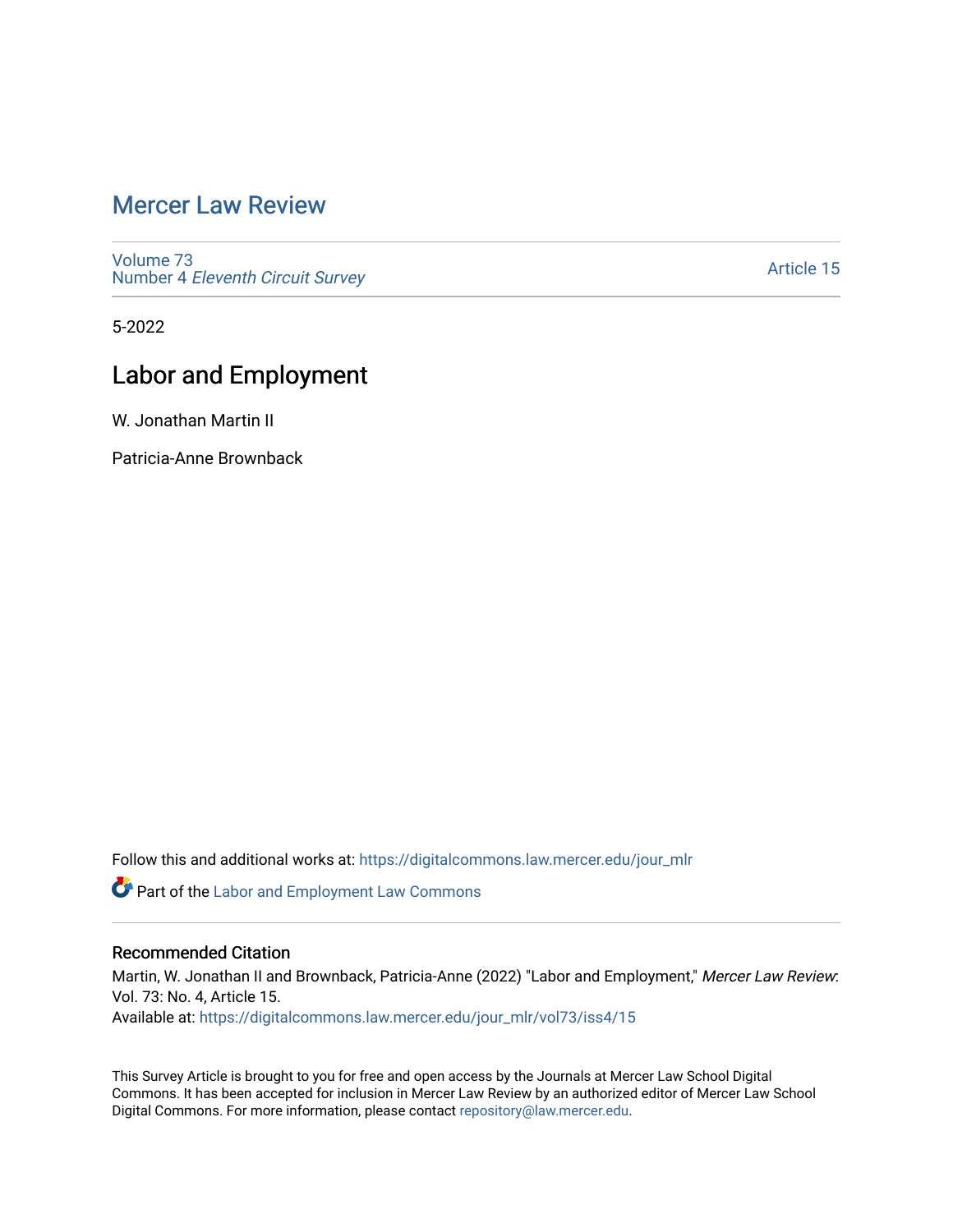# **Labor and Employment**

### **W. Jonathan Martin II\***

### **Patricia-Anne Brownback\*\***

#### I. INTRODUCTION

This Article focuses on recent cases concerning federal labor and employment laws.<sup>1</sup> The following is a discussion of those opinions.<sup>2</sup>

#### II. TITLE VII OF CIVIL RIGHTS ACT

Title VII of the Civil Rights Act (Title VII)3 does not allow employers to discriminate based on the protected classes of: race, color, religion, sex, or national origin.4 This includes limiting, segregating, or classifying employees "in any way which would deprive or tend to deprive any individual of employment opportunities or otherwise adversely affect his status as an employee, because of such individual's race, color, religion, sex, or national origin."5 For employees to prove disparate impact under Title VII, they must demonstrate that the

1305

<sup>\*</sup>Equity Partner, Constangy, Brooks, Smith & Prophete, LLP, Macon, Georgia. University of Georgia (B.B.A., cum laude, 1991); Mercer University School of Law (J.D., magna cum laude, 1994). Member, Mercer Law Review (1992–1994); Administrative Editor (1993– 1994). Chapter Editor, THE DEVELOPING LABOR LAW (John E. Higgins Jr. et. al. eds., 7th ed. 2012 & Supps.). Member, State Bar of Georgia.

<sup>\*\*</sup>Associate, Constangy, Brooks, Smith & Prophete, LLP, Macon, Georgia. Mercer University (B.B.A., cum laude, 2013); Mercer University School of Law (J.D., cum laude, 2016). Member, Mercer Law Review (2014–2016); Member, State Bar of Georgia.

The Authors would like to thank Aaron Chang, Amanda Morejon, and David Cromer for their hard work on this Article.

<sup>1.</sup> For analysis of labor and employment law during the prior Survey period, *see* W. Jonathan Martin II & Patricia-Anne Brownback, *Labor and Employment Law*, *Eleventh Circuit Survey Law,* 72 MERCER L. REV. 1219 (2021).

<sup>2.</sup> This Article will focus solely on published opinions by the Eleventh Circuit because these are binding precedent on the court.

<sup>3.</sup> Civil Rights Act of 1964 § 7, 42 U.S.C. §§ 2000e–2000e-17.

<sup>4.</sup> 42 U.S.C. § 2000e-2(a) (1991).

<sup>5</sup>*. Id.*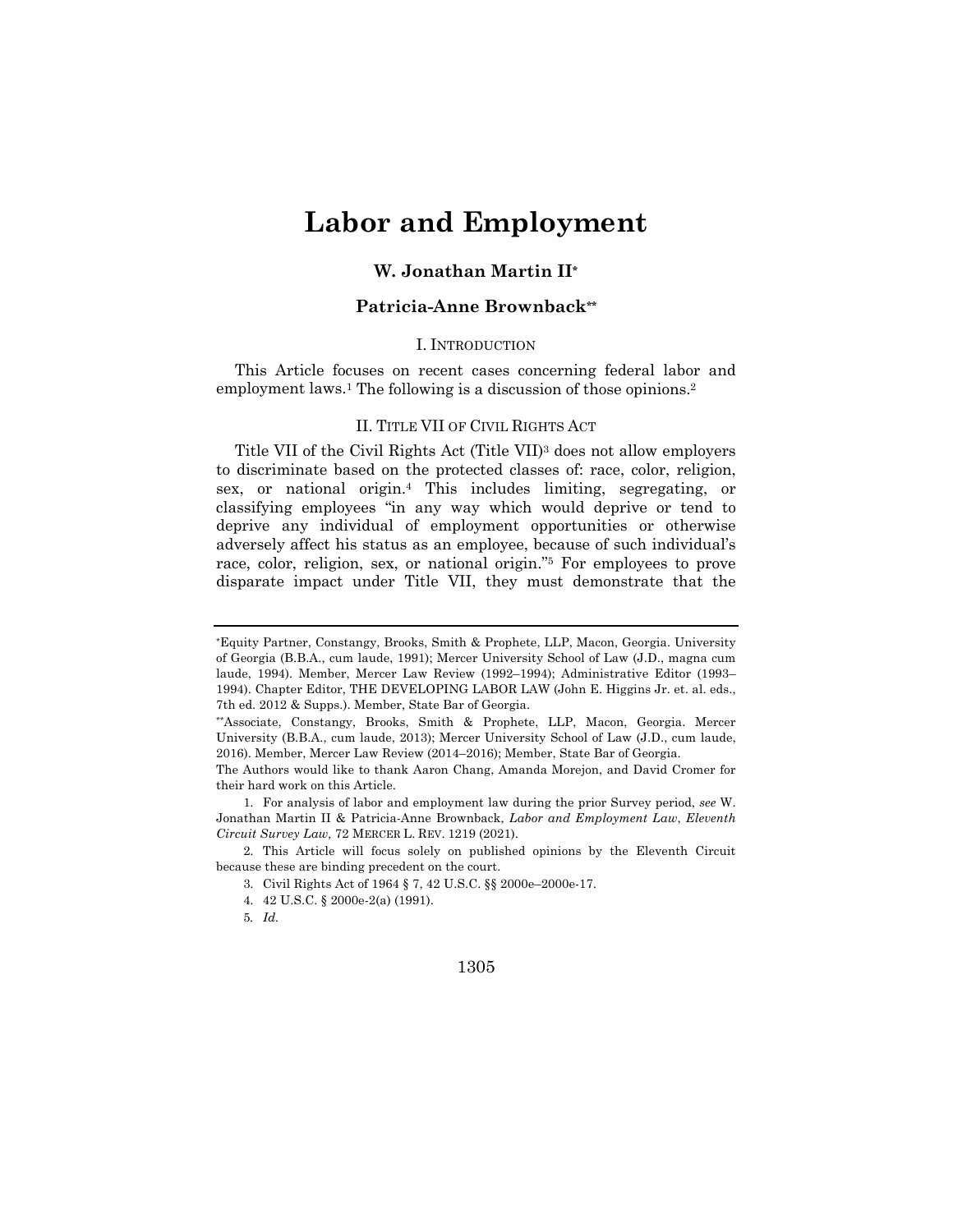employer used a particular employment practice on the basis of one of the above protected classes and the employer cannot show that the alleged practice is job related and related with business necessity.6 "[T]he plaintiff in an employment discrimination lawsuit always has the burden of demonstrating that, more probably than not, the employer took an adverse employment action against him on the basis of a protected personal characteristic."7 Generally, employees are unable to utilize the "traditional framework" of direct evidence to prove their case, so the Supreme Court of the United States developed a three-part, burden-shifting analysis to "make matters somewhat easier for plaintiffs in employment discrimination suits" using circumstantial evidence.8

Under the *McDonnell Douglas* framework, one must first present a prima facie case of discrimination.9 Once a plaintiff meets this initial burden, the burden of production shifts to the employer to "articulate some legitimate, nondiscriminatory reason for the employe[r]'s [action]."10 After this, the plaintiff, who retains the burden of persuasion throughout, must then "show by a preponderance of the evidence that the defendant's legitimate reasons were not the reasons that actually motivated its conduct, that the reasons were merely a 'pretext for discrimination.'"11

#### *A. Adverse Action under Title VII*

In *Davis v. Legal Services Alabama, Inc.*,<sup>12</sup> the United States Court of Appeals for the Eleventh Circuit held, as a matter of first impression, a paid suspension alone was not an adverse action for the purposes of Title VII and Section 1981 claims.13 Arthur Davis, an African American, became the Executive Director of Legal Services Alabama (LSA) in 2016 and started having issues with his employees shortly after he began. Subsequently, some of the employees complained to LSA's Executive Committee. The Executive Committee voted to suspend Davis with pay pending investigation into the complaints. Following the suspension, LSA posted a security guard outside of the office and hired a political consultant, who happened to be a foe of Davis, to handle any public

<sup>6.</sup> 42 U.S.C. § 2000e-2(k)(1)(A) (1991).

<sup>7.</sup> Wright v. Southland Corp., 187 F.3d 1287, 1292 (11th Cir. 1999).

<sup>8</sup>*. Id.* at 1290 (citing McDonnell Douglas Corp. v. Green, 411 U.S. 792 (1973)).

<sup>9</sup>*. McDonnell Douglas*, 411 U.S. at 802.

<sup>10</sup>*. Id.*

<sup>11.</sup> MacPherson v. Univ. of Montevallo, 922 F.2d 766, 774 (11th Cir. 1991).

<sup>12.</sup> 19 F.4th 1261 (11th Cir. 2021).

<sup>13</sup>*. Id.* at 1267.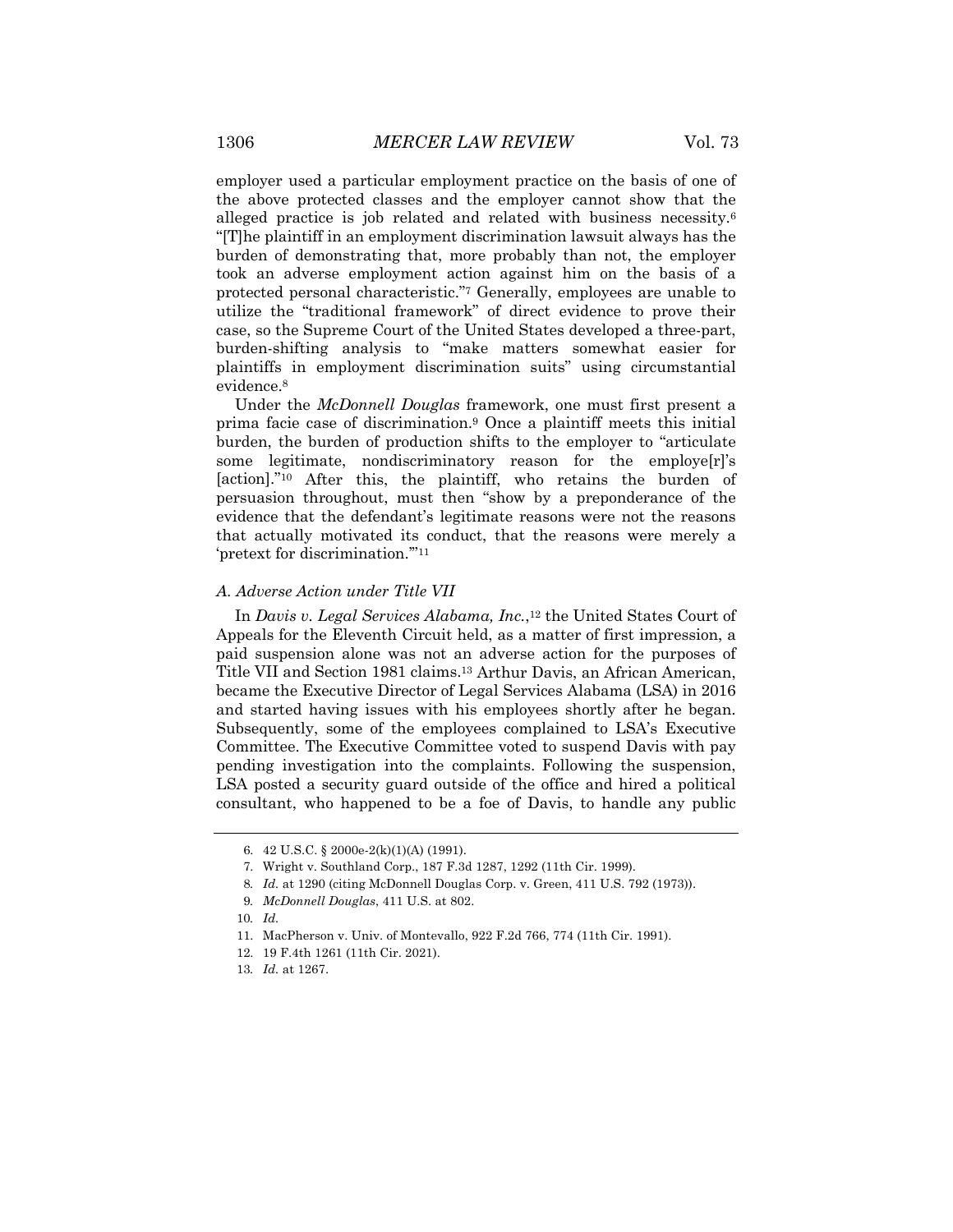relations related to the matter. Four days after notification of his suspension, Davis submitted his resignation. He filed suit alleging race discrimination under 42 U.S.C. § 1981 and Title VII. The United States District Court for the Middle District of Alabama determined that Davis was not subject to an adverse action. This was fatal to his claims as Davis could not overcome the initial burden<sup>14</sup> under the *McDonnell Douglas* burden-shifting analysis.15

Here, the question considered by the court was whether a simple paid suspension was an adverse action under Title VII or section 1981.16 Consistent with every other circuit, the court held that it was not, reasoning that a paid suspension is a "useful tool for an employer to hit 'pause' and investigate when an employee has been accused of wrongdoing."17 Here, Davis did not disagree. However, Davis argued that his suspension was not just a simple paid suspension. Davis argued that the paid suspension was converted into an adverse action because LSA also disclosed the suspension to the political consultant; the suspension occurred days before a high-profile LSA reception with the State Bar; the Executive Committee issued a suspension letter; and LSA placed a guard outside the building.18 The Eleventh Circuit disagreed, concluding that there was no evidence that any of these actions were intended to embarrass Davis, or that any of LSA's actions were out of the ordinary from their normal practice.19 Therefore, the paid suspension was not an adverse action and his claim failed.20

#### *B. Religious Discrimination*

In *Bailey v. Metro Ambulance Services, Inc.*,<sup>21</sup> the Eleventh Circuit affirmed the United States District Court for the Northern District of Georgia's grant of summary judgment for the plaintiff, Bataski Bailey's claims of religious discrimination, religious failure to accommodate, and retaliation.22 Bailey applied online for a part-time paramedic position

<sup>14.</sup> To establish a prima facie case of Title VII discrimination, a plaintiff must show that "(1) she is a member of a protected class; (2) she was subjected to adverse employment action; (3) her employer treated similarly situated white employees more favorably; and (4) she was qualified to do the job." McCann v. Tillman, 526 F.3d 1370, 1373 (11th Cir. 2008).

<sup>15</sup>*. Davis*, 19 F.4th at 1264–65.

<sup>16</sup>*. Id.* at 1266.

<sup>17</sup>*. Id.* at 1267.

<sup>18</sup>*. Id.*

<sup>19</sup>*. Id.*

<sup>20.</sup> *Id.*

<sup>21.</sup> 992 F.3d 1265 (11th Cir. 2021).

<sup>22</sup>*. Id.* at 1268–69.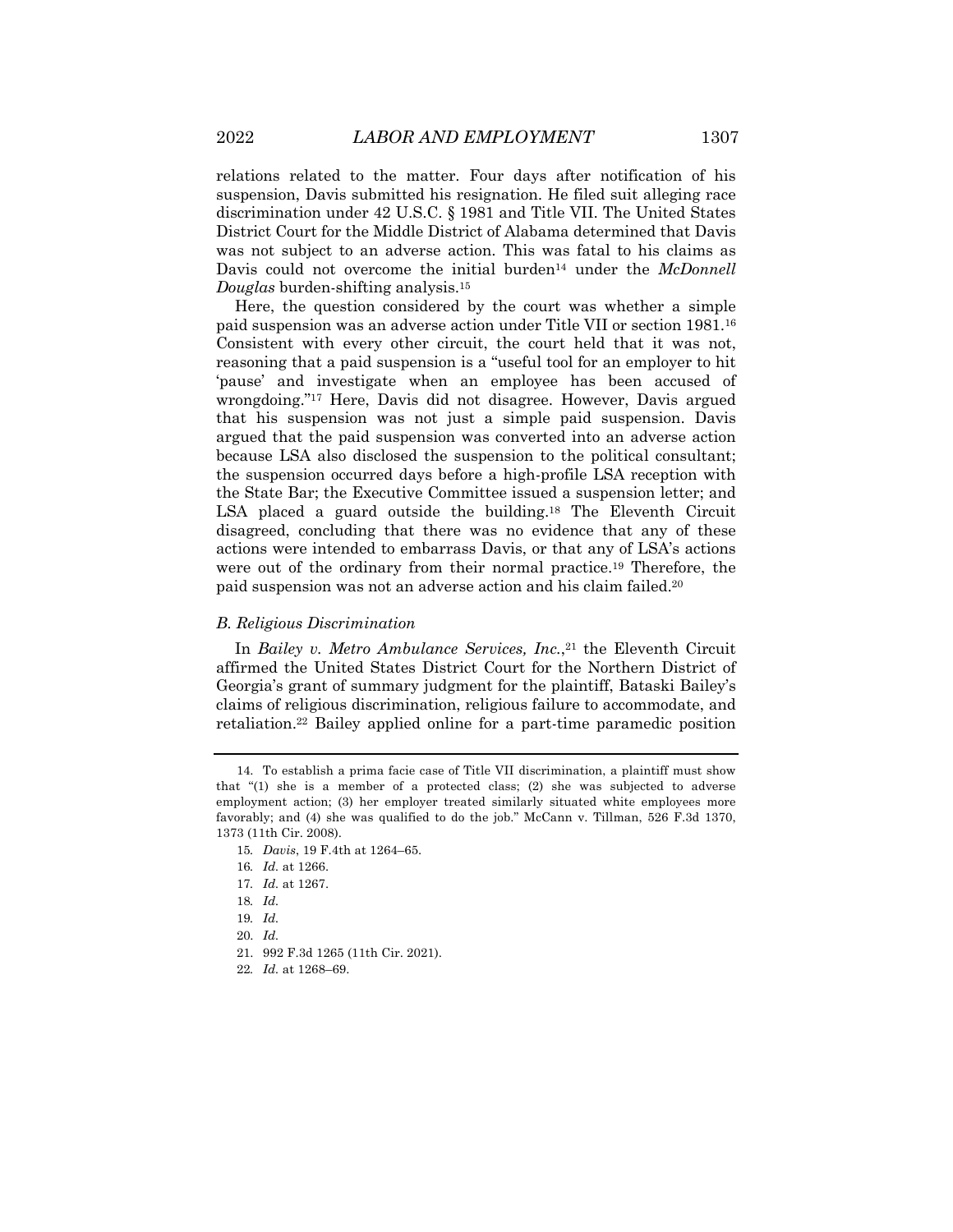with Metro Ambulance Services, Inc. (AMR). On his application Bailey selected that he had never been fired or asked to resign from a job. Bailey was subsequently hired and during orientation Bailey was informed that his facial hair, a goatee, was in violation of the grooming policy for emergency transports. Bailey was a practicing Rastifarian, and an important part of the religion is growing facial hair because it is seen as sacred.<sup>23</sup>

Bailey disagreed with the policy and took his concerns up the chain from his lieutenant to Human Resources.24 Bailey was told that if he wanted to keep the facial hair that he could work on the non-emergency transport side for AMR.25 Unhappy with this response, Bailey threatened suit. Upon learning of the threat of litigation, AMR's inhouse counsel started to conduct due diligence on Bailey by googling him. During this investigation, the in-house counsel found a lawsuit Bailey brought against his former employer for wrongful termination. Bailey submitted a declaration stating that he was terminated from the Company, which was inconsistent with his answer on his application for AMR. Because Bailey refused to work non-emergency and he was not in compliance with the grooming policy to work emergency transports, he was placed on unpaid leave. Eventually, Bailey was terminated for falsifying information on his application. Bailey sued, and the district court granted summary judgment on all of his claims.26

On appeal, the Eleventh Circuit affirmed.27 The court held that the option for working non-emergency transport was a reasonable accommodation because Bailey's salary, hours, and duties would all have remained the same.<sup>28</sup> Lastly, the court agreed with the district court that Bailey could not maintain a claim of retaliation because Bailey failed to demonstrate that his protected activity, suing his former employer, was the but-for cause of his termination.29 AMR had a history of terminating employees who falsified information on their application, including employees who were not Rastafarians and employees who did not request accommodation for their religious beliefs.30

- 23*. Id.* at 1269.
- 24*. Id.*
- 25*. Id.* at 1270.
- 26*. Id.* at 1270–72.
- 27*. Id.* at 1281.
- 28*. Id.* at 1276.
- 29. *Id.* at 1277–78.
- 
- 30*. Id.* at 1278.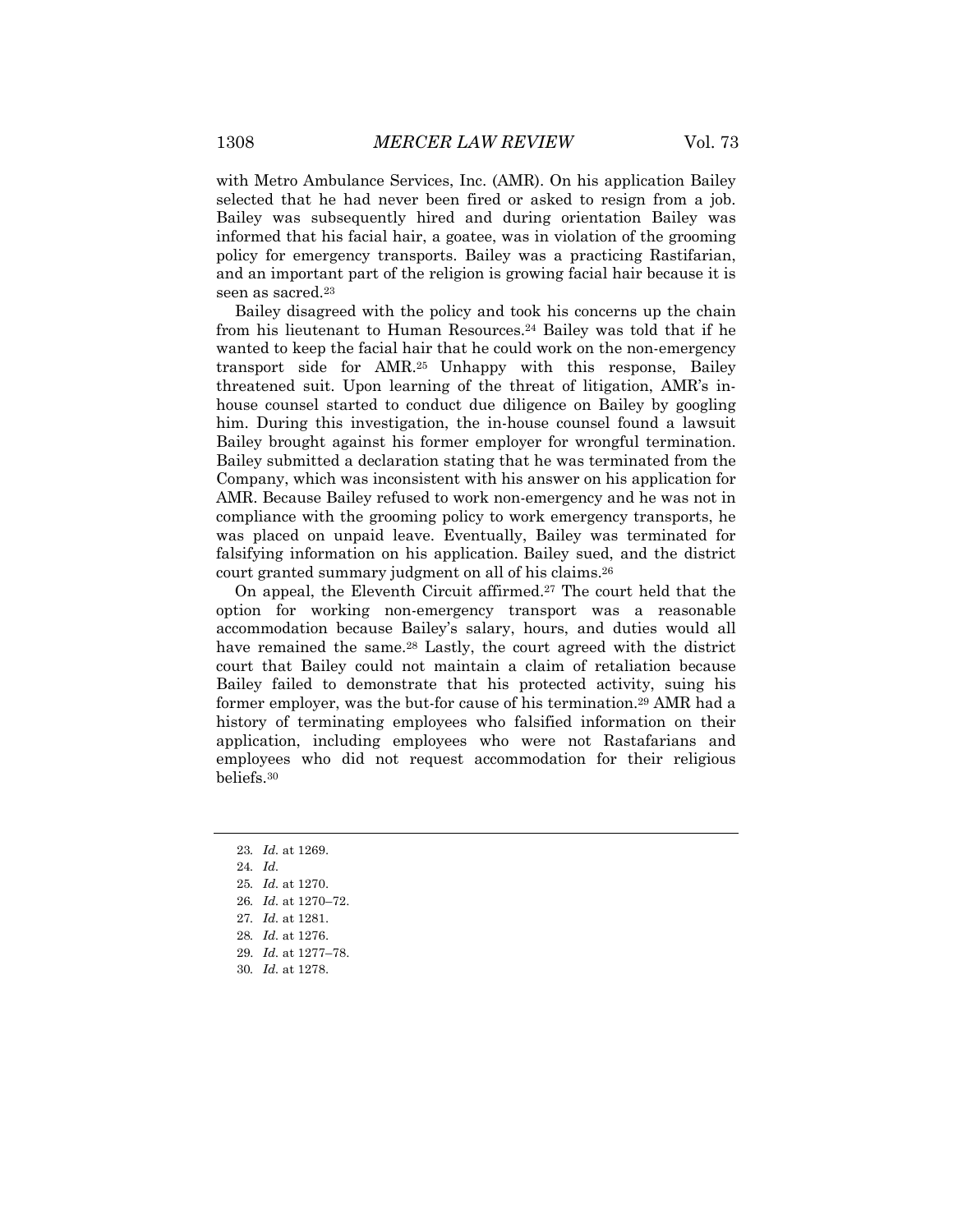### *C. Retaliation*

In *Babb v. Secretary, Department of Veterans Affairs*,<sup>31</sup> the Eleventh Circuit revisited claims asserted by Babb for Title VII retaliation and hostile work environment.32 Previously, the Supreme Court granted certiorari in *Babb v. Wilkie*,33 and reversed the Eleventh Circuit's prior ruling on Babb's age discrimination claim.34 On remand, the Eleventh Circuit remanded that claim and the gender discrimination claim and affirmed summary judgment on the Title VII retaliation and hostile work environment claim.35 Subsequently, the Eleventh Circuit granted rehearing on the latter issues because Babb argued that the prior precedent relied upon by the court for the Title VII retaliation claim was invalidated by the Supreme Court decision, and an intervening decision undermines the grant of summary judgment for the hostile work environment claim.36

Plaintiff Norris Babb was a clinical pharmacist for the VA medical center in Florida.37 The VA instituted a new promotions program, which Babb and her colleagues believed discriminated on the basis of age and gender. Babb alleged that her "advanced scope" designation that made her eligible for promotion was taken away; she was denied training opportunities and was passed over for positions in the hospital's anti-coagulation clinic; and her holiday pay was reduced when she was placed in a new position.38 She relied on evidence that supervisors made age-based comments to support her allegations that these personnel decisions were based at least in part on her age.39

The Supreme Court determined that "age need not be a but-for cause of an employment decision in order for there to be a violation of [the federal sector provision under The Age Discrimination in Employment Act (ADEA)]."40 The key statutory language in the ADEA that the Court relied on was that plaintiffs must only show that "'age discrimination plays *any part* in the way a decision is made.'"41 With this determination and reliance on that language, Babb argued that the

<sup>31.</sup> 992 F.3d 1193 (11th Cir. 2021).

<sup>32</sup>*. Id.* at 1195.

<sup>33.</sup> 140 S. Ct. 1168 (2020).

<sup>34</sup>*. Id.* at 1178; *see also* Martin II & Brownback, *supra* note 1, at 1219–20.

<sup>35</sup>*. Babb*, 992 F.3d at 1195.

<sup>36</sup>*. Id.*

<sup>37</sup>*. Id.* at 1196.

<sup>38</sup>*. Id.* at 1196–97.

<sup>39</sup>*. Id.* at 1197.

<sup>40</sup>*. Id.* at 1197 (quoting *Babb*, 140 S. Ct. at 1172).

<sup>41</sup>*. Id.* (emphasis in original).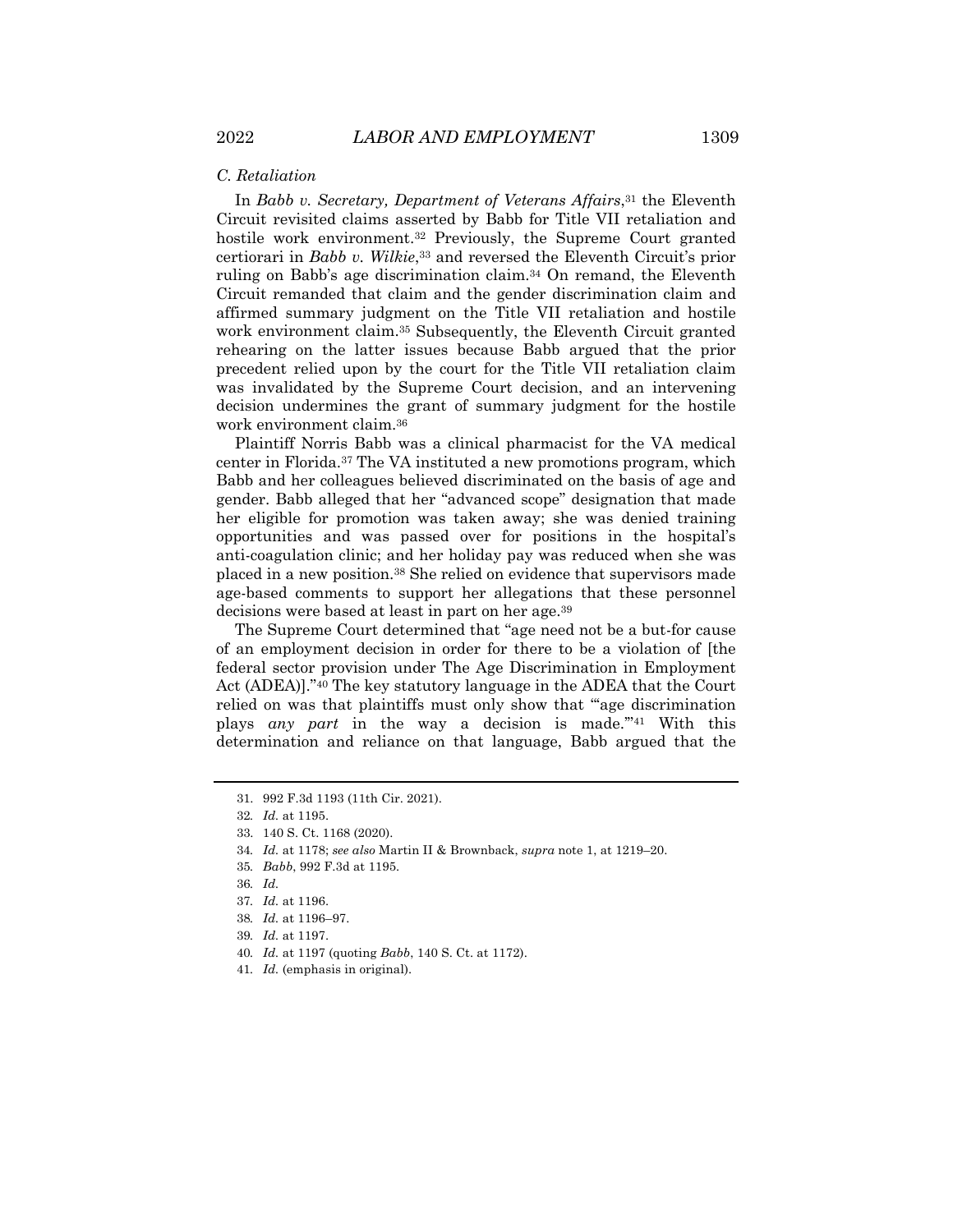Eleventh Circuit's precedent in *Trask v. Secretary, Department of Veterans Affairs*,42 which addresses the federal sector provision under Title VII, must also be overturned.43 The relevant language in Title VII states: "[a]ll personnel actions affecting employees . . . in executive agencies . . . shall be made free from any discrimination based on race, color, religion, sex, or national origin."44 This language mirrors that in the ADEA statute. Thus, the Eleventh Circuit held that the Supreme Court's analysis of the causation standard in its *Babb* decision should also apply to Title VII retaliation claims.45 The grant of summary judgment on the Title VII claim was vacated and the claim was remanded for adjudication under the new, correct standard.<sup>46</sup>

As for Babb's hostile work environment claim, she contended that the court's recent decision in *Monaghan v. Worldpay U.S. Inc.*<sup>47</sup> effectively overruled *Gowski v. Peake*.48 Babb argued the court's previous analysis regarding the hostile work environment claim was based on *Gowski*.49 *Monaghan* outlined the separate claims permitted under Title VII which include disparate treatment based on protected characteristics, hostile-environment claim, and retaliation.<sup>50</sup> In *Babb*, the Eleventh Circuit differentiated between typical and retaliatory hostile work environment claims and concluded that retaliatory hostile-environment claims arose under the retaliation prong of Title VII rather than the hostile-environment prong. <sup>51</sup> Thus, that claim was not subject to the typical severe and pervasive standard. Rather, retaliatory hostile work environment claims should use the less onerous standard of "might have dissuaded a reasonable worker from making or supporting a charge of discrimination."52 This determination effectively overruled *Gowski*.53

On rehearing, Babb asked the court to vacate the grant of summary judgment and remand for reconsideration by the United States District

48. 682 F.3d 1299 (11th Cir. 2012).

<sup>42.</sup> 822 F.3d 1179 (11th Cir. 2016).

<sup>43</sup>*. Babb*, 992 F.3d at 1200.

<sup>44.</sup> 42 U.S.C. § 2000e-16(a) (2009).

<sup>45</sup>*. Babb*, 992 F.3d at 1205.

<sup>46</sup>*. Id.*

<sup>47.</sup> 955 F.3d 855 (11th Cir. 2020).

<sup>49</sup>*. Babb*, 992 F.3d at 1205–06.

<sup>50</sup>*. Monaghan*, 955 F.3d at 861.

<sup>51</sup>*. Babb*, 992 F.3d at 1207.

<sup>52</sup>*. Id.*

<sup>53</sup>*. Id.*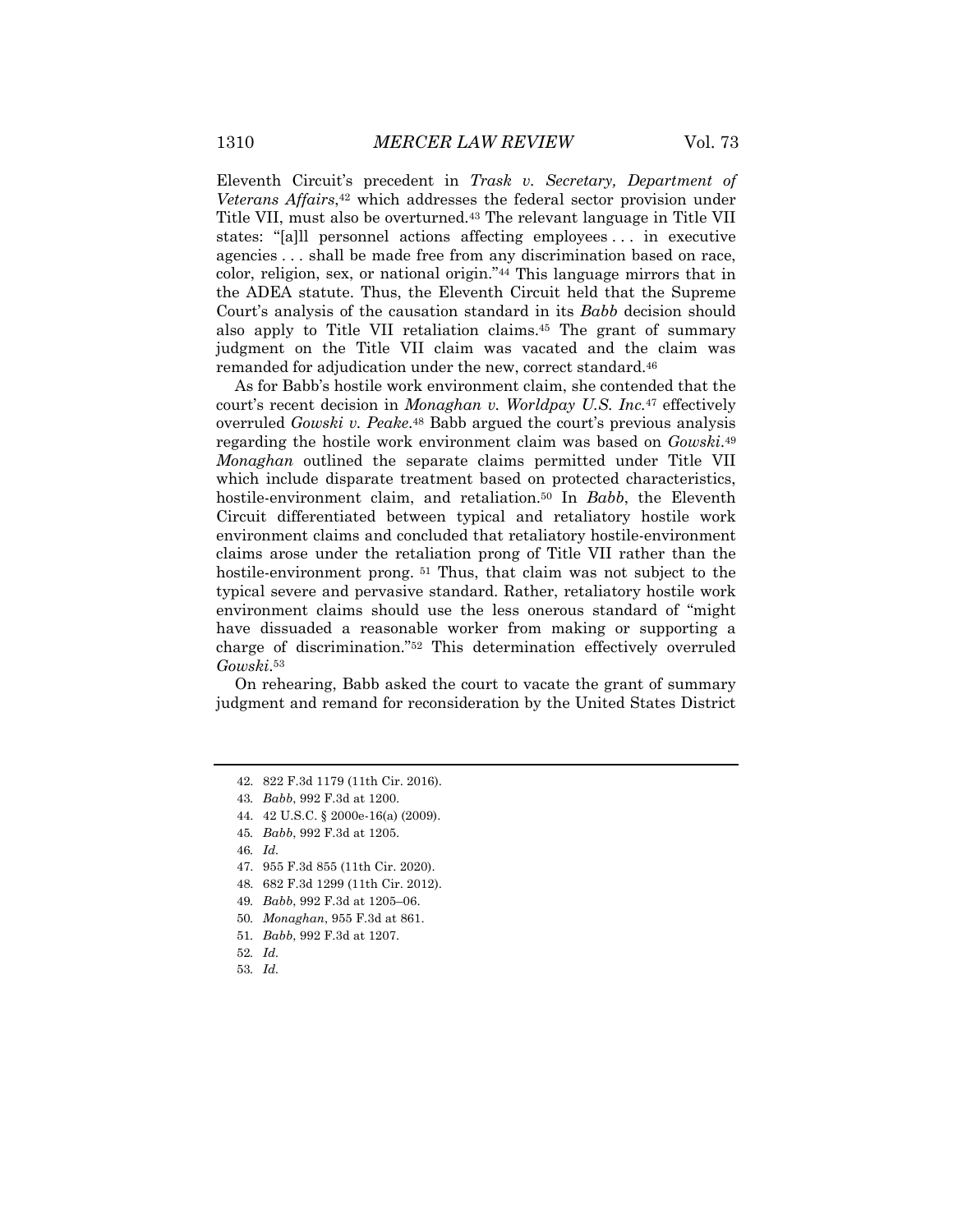Court for the Middle District of Florida under the correct standard.54 The court agreed, vacating and remanding the issue to the district court.55

Likewise, in *Tonkyro v. Secretary, Department of Veterans Affairs*,56 the Eleventh Circuit remanded Tonkyro's retaliation and retaliatory hostile work environment claims to be reevaluated under the *Babb* and *Monaghan* standards.57

#### III. AMERICANS WITH DISABILITIES ACT

The Americans with Disabilities Act (ADA)<sup>58</sup> prohibits discrimination by employers against qualified disabled individuals.59 A "disability" under the ADA includes "a physical or mental impairment that substantially limits one or more major life activities . . . a record of such impairment; or [] being regarded as having such an impairment."60 Cases brought under the ADA are examined under the *McDonnell Douglas* burden-shifting analysis and employees must first establish a prima facie case of discrimination.61 To establish a prima facie case of ADA discrimination, an employee must show "(1) a disability, (2) that she was otherwise qualified to perform the job, and (3) that she was discriminated against based upon the disability."62 If successful, the burden shifts to the employer to demonstrate a legitimate, nondiscriminatory reason for its actions.63 Once established, "the presumption of discrimination disappears; however the employee can still prove discrimination by offering evidence demonstrating that the employer's explanation is pretextual."64

In *Todd v. Fayette County School District*,65 the Eleventh Circuit reiterated that employee misconduct may lead to termination even where the ultimate cause of the employee's misconduct was an ADA-

<sup>54</sup>*. Id.* at 1209.

<sup>55</sup>*. Id.*

<sup>56.</sup> 995 F.3d 828 (11th Cir. 2021).

<sup>57</sup>*. Id.* at 839.

<sup>58.</sup> 42 U.S.C. §§ 12101–12113 (2008).

<sup>59.</sup> 42 U.S.C. § 12101(a)(3) (2008).

<sup>60.</sup> 42 U.S.C. § 12102(1) (2008).

<sup>61.</sup> Cleveland v. Home Shopping Network, Inc., 369 F.3d 1189, 1193 (11th Cir. 2004).

<sup>62</sup>*. Id.* at 1193.

<sup>63.</sup> Collado v. United Parcel Service, Co., 419 F.3d 1143, 1150 (11th Cir. 2005).

<sup>64.</sup> Martin II & Brownback, *supra* note 1 at 1222; 2 Americans with Disabilities: Practice and Compliance Manual § 7:409 (2022); Raytheon Co. v. Hernandez, 540 U.S. 44, 51–52 (2003).

<sup>65.</sup> 998 F.3d 1203 (11th Cir. 2021).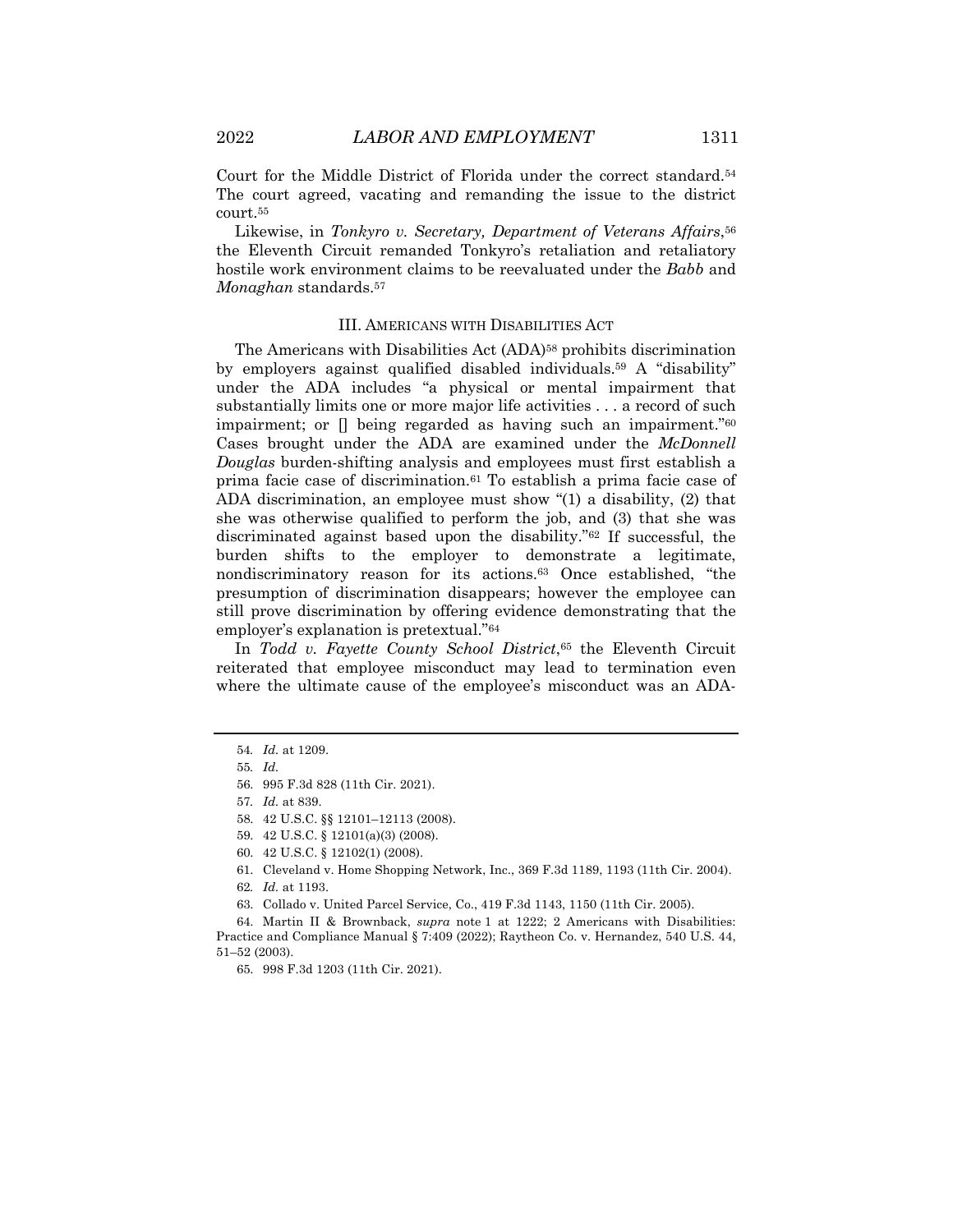protected disability.66 Plaintiff Jerri Todd, a middle school art teacher, suffered from "major depressive disorder" and successfully managed the condition for years.67 Unfortunately, Todd's condition began to spiral out of control in January of 2017, when she confessed to a coworker that she had consumed an excessive amount of Xanax while at school. Todd also repeatedly threatened to kill herself and her son, who was a student at the school. As a result, Todd was involuntarily admitted to a behavioral health facility for four days.68 The school would not allow Todd to resume teaching until the school completed its investigation and there was assurance that Todd was no longer a threat. During this time, Todd took leave under the Family and Medical Leave Act (FMLA).69 Todd was later permitted to return to work after clearance from her doctor.70

Within a month of returning to work, Todd made threatening statements against her co-workers and administration.71 On April 26, 2017, the school district notified Todd of its decision not to renew her teaching contract. Todd was provided the opportunity to request a formal hearing concerning the non-renewal decision, but Todd never requested such a hearing. Instead, Todd proceeded to file suit against the school district under the ADA alleging disability discrimination, FMLA interference, and retaliation under the ADA and FMLA. The United States District Court for the Northern District of Georgia granted summary judgment on all claims. Todd thereafter appealed.72

The Eleventh Circuit affirmed the grant of summary judgment.73 The court noted that although Todd's detrimental behavior likely stemmed from her ADA-protected disability, the decision to terminate was not due to the disorder itself, but rather Todd's conduct as a result of the disorder.74 Specifically, the court stated that "the ADA does not 'require that employers countenance dangerous misconduct, even if that misconduct is the result of a disability.'"75 For the issue of pretext, Todd argued that an issue of material fact existed as to whether she actually

<sup>66</sup>*. Id.* at 1221.

<sup>67</sup>*. Id.* at 1209.

<sup>68</sup>*. Id.* at 1212.

<sup>69.</sup> 29 U.S.C. §§ 2601–2654.

<sup>70</sup>*. Todd*, 998 F.3d at 1212–13.

<sup>71</sup>*. Id.* at 1213.

<sup>72</sup>*. Id.* at 1213–14.

<sup>73</sup>*. Id.* at 1221.

<sup>74</sup>*. Id.* at 1220.

<sup>75</sup>*. Id.* at 1217 (quoting Sista v. CDC Ixis N. Am., Inc., 445 F.3d 161, 172–73 (2d Cir. 2006)).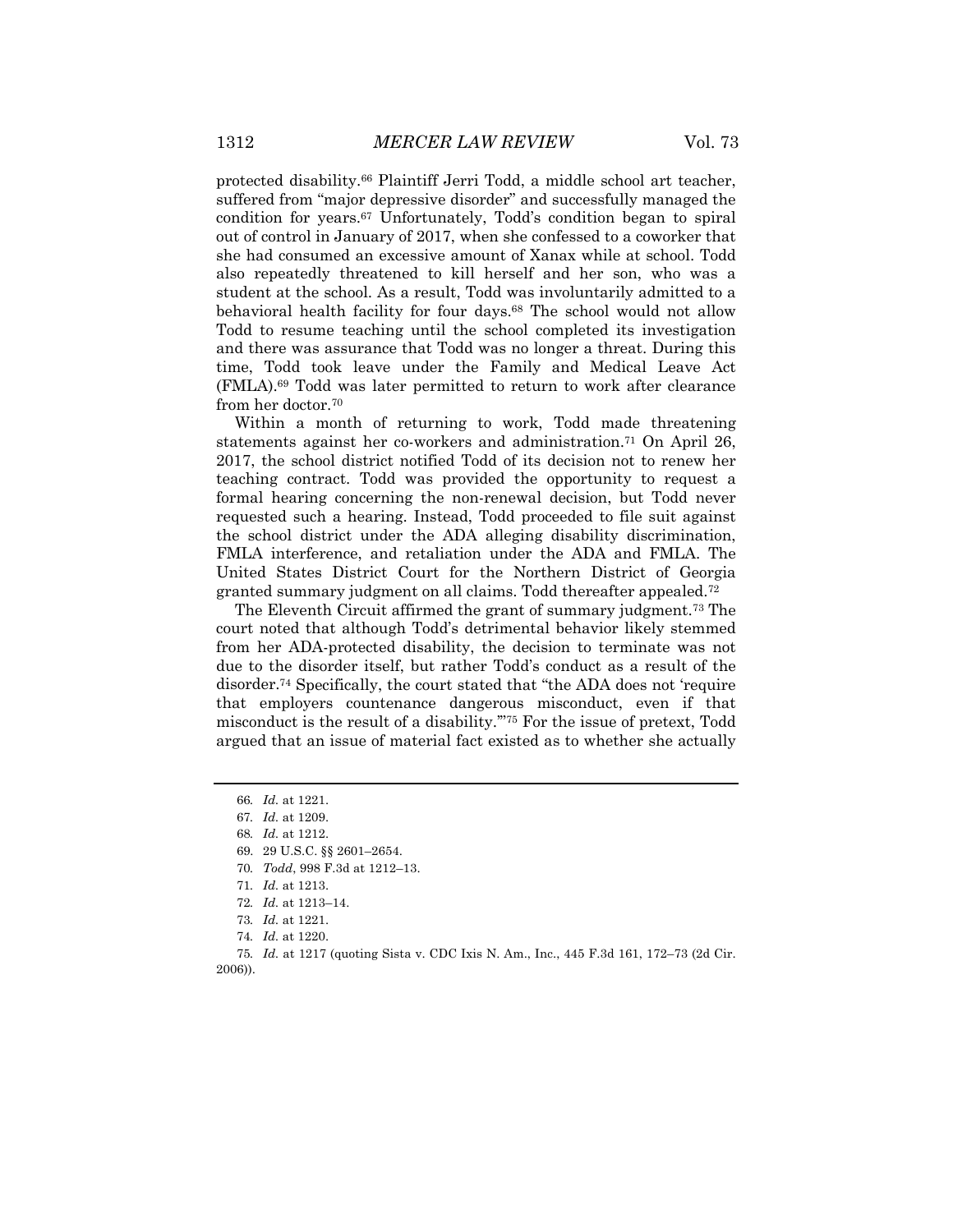made the threatening statements. The court disposed of this argument by reaffirming that the focus of a pretext analysis "centers on the employer's beliefs, not the employee's beliefs and, to be blunt about it, not on reality as it exists outside of the decision maker's head."76 Here, Todd presented no evidence that the decision maker did not honestly believe that she engaged in this behavior, so her pretext argument failed.77

#### IV. SECTION 1983

In *Bell v. Sheriff of Broward County*,78 Bell, a deputy sheriff, brought a claim against the Sheriff of Broward County. Deputy Bell alleged retaliation in violation of his right of free speech under the First Amendment.79 The Eleventh Circuit upheld the United States District Court for the Southern District of Florida's dismissal of the suit and concluded that a five-day paid suspension did not establish an adverse action for a First Amendment retaliation claim.80

Bell was placed on paid suspension after writing an opinion article for the *South Florida Sun Sentinel*.81 In that article, Bell opined that although the Sheriff stated otherwise, the Sheriff was not prepared for the COVID-19 pandemic and had failed to provide sufficient personal protective equipment to the employees of the Broward County Sheriff's Office. Four days after Bell's article was published, Bell emailed a letter to the Sheriff requesting a meeting to discuss personal protective equipment and as an opportunity to curtail threats the Sheriff had made. The Sheriff claimed that Bell's statements were untrue. On the same day that the Sheriff received Bell's email, Bell was suspended with pay pending an investigation into whether Bell's statements constituted violations of the Broward County Sheriff's Office's policies involving truthfulness, corrupt practices, and conduct unbecoming. Bell's investigation was conducted by the Office's Internal Affairs Department. Subsequently, just five days after being placed on this paid suspension, Bell filed suit against the Sheriff pursuant to 42 U.S.C. § 1983. Bell claimed that in the Sheriff's official capacity, he had violated Bell's First Amendment rights of free speech and association by

<sup>76</sup>*. Id.* at 1218.

<sup>77</sup>*. Id.*

<sup>78.</sup> 6 F.4th 1374 (11th Cir. 2021).

<sup>79</sup>*. Id.* at 1375.

<sup>80</sup>*. Id.*

<sup>81</sup>*. Id*.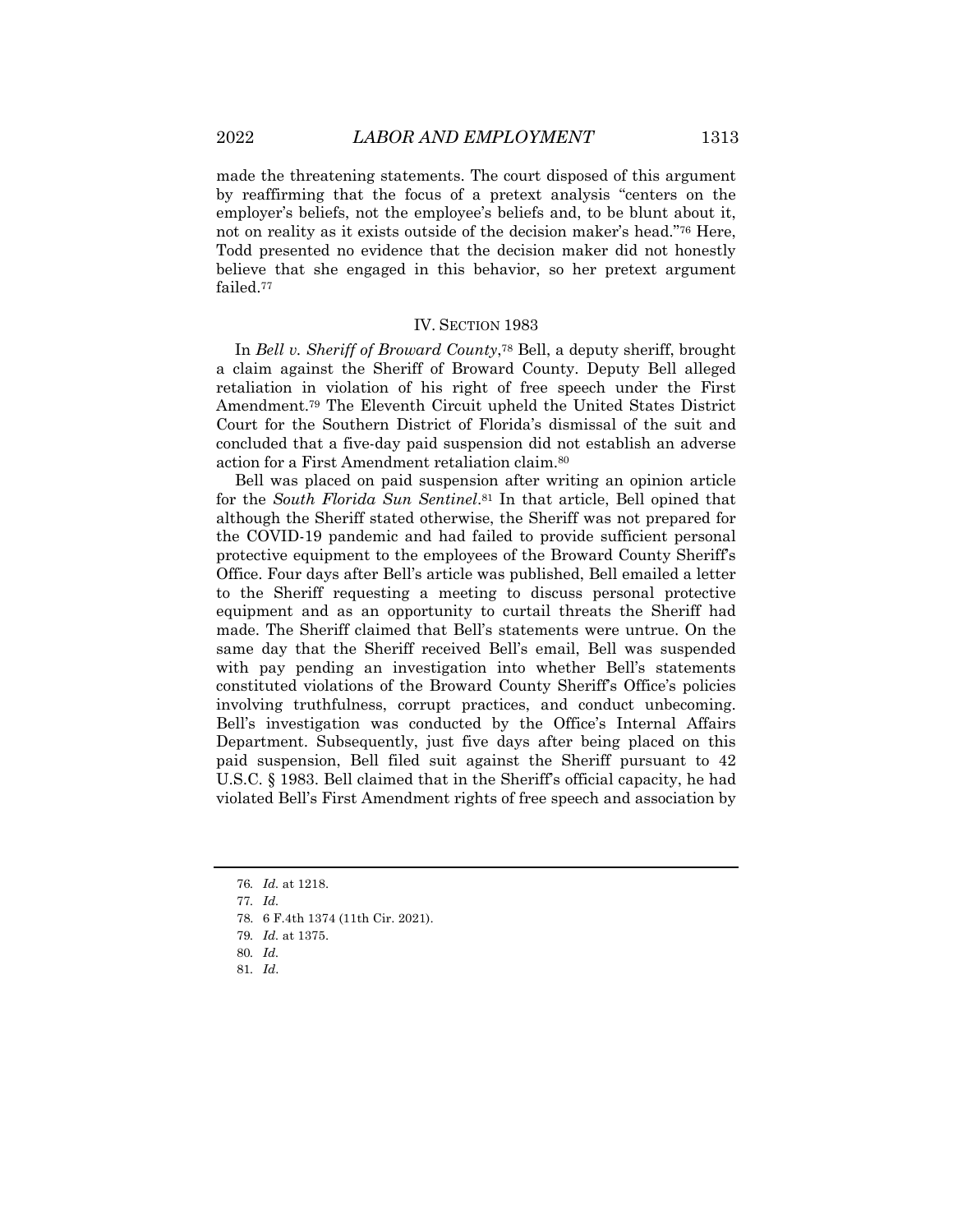suspending him with pay. In response, the Sheriff moved to dismiss Bell's action.82

The district court concluded that Bell's comments in the article were made as a citizen, and not in his capacity as a deputy of the Broward County Sheriff's Office.83 Applying the balancing test enunciated in *Pickering v. Board of Education of Township High School District 205*,84 the district court further found that Bell's comments regarding the COVID-19 pandemic and personal protective equipment involved a matter of public concern, which outweighed the interests of the Sheriff.85 Nevertheless, the district court granted the Sheriff's motion to dismiss due to its finding that Bell failed to allege that he had been subjected to adverse employment action. Bell's suspension with pay during the pendency of an internal investigation into his alleged misconduct was not an adverse employment action under controlling Eleventh Circuit precedent. <sup>86</sup>

The Eleventh Circuit upheld the district court's dismissal, holding that an adverse employment action must involve an important condition of employment, such as discharge, demotion, refusal to hire or promote, and reprimands.87 Bell's paid five-day suspension pending an investigation into his conduct was not an adverse action.88

#### V. FAMILY MEDICAL LEAVE ACT

The FMLA prohibits employers from interfering with, restraining, or denying the exercise of or the attempt to exercise, certain enumerated rights.89 The Eleventh Circuit recognizes two claims from aggrieved employees—retaliation and interference claims.<sup>90</sup> Under the FMLA, an employee is entitled to take twelve weeks of leave over a twelve-month period for their own serious health condition or the serious health condition of a family member and then be reinstated upon their return from leave.91 For interference claims, employees must prove that they

<sup>82</sup>*. Id.* at 1375–76.

<sup>83</sup>*. Id.* at 1376.

<sup>84.</sup> 391 U.S. 563 (1968).

<sup>85</sup>*. Bell,* 6 F.4th at 1376.

<sup>86</sup>*. Id.*

<sup>87</sup>*. Id.* at 1379 (citing Stavropoulos v. Firestone, 361 F.3d 610, 618 (11th Cir. 2004)).

<sup>88</sup>*. Id.* at 1379.

<sup>89.</sup> 29 U.S.C. § 2615 (a)(1) (1993).

<sup>90.</sup> Jones v. Gulf Coast Health Care of Del., LLC, 854 F.3d 1261, 1267 (11th Cir. 2017).

<sup>91</sup>*. Id.* at 1267.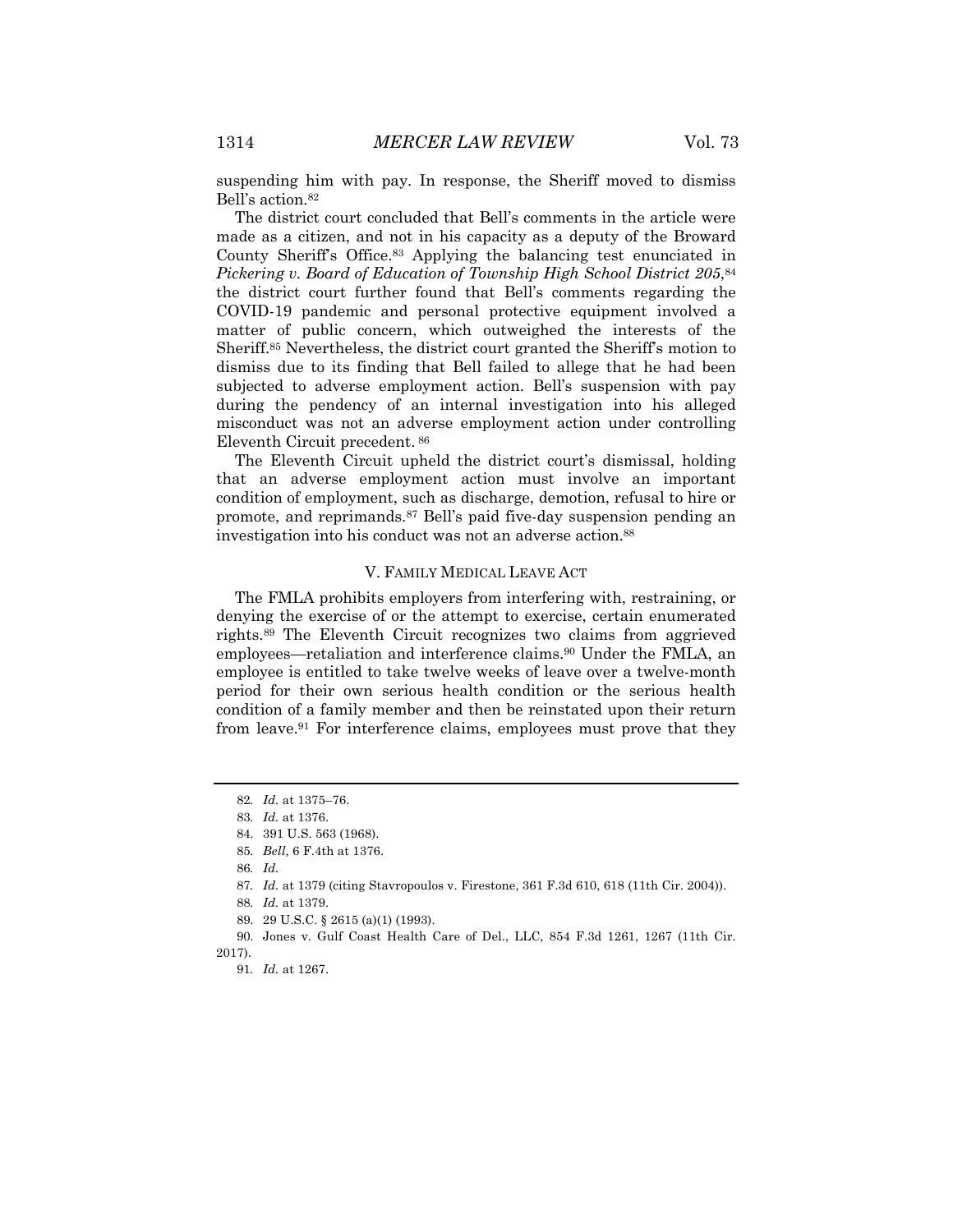were denied their benefits under the FMLA.<sup>92</sup> However, the denial of a benefit is not the only way employers can interfere with the rights of an employee; an employer may also be responsible for interference for conduct that discourages employees from using the leave to which they are entitled.93

As for retaliation, an employee must prove that the employer "intentionally discriminated against him in the form of an adverse employment action for having exercised a FMLA right."94 This can be shown either through direct or circumstantial evidence.95 Where there is only circumstantial evidence, the courts will apply the *McDonnell Douglas* burden shifting analysis.96

In *Ramji v. Hospital Housekeeping Systems, LLC*,<sup>97</sup> the Eleventh Circuit overturned the grant of summary judgment for the defendant.98 The court held that Hospital Housekeeping (HH) failed to provide notice of FMLA rights and interfered with its employee Noorjahan Ramji's right to job-protected leave under the FMLA.99 Ramji injured her knee while at work, and HH handled the injury solely under Workers' Compensation policies and procedures. Following her accident, Ramji was out of work for eleven days before returning to a light-duty position.100

Ramji used sick time to cover these days.<sup>101</sup> During that period, Ramji had an appointment with an orthopedic doctor who diagnosed her with right knee pain and derangement and prescribed physical therapy and light duty. Ramji participated in physical therapy as prescribed, and HH provided her a light-duty position that fit within her restrictions for approximately a month until her follow-up appointment with the orthopedic doctor. At her follow-up appointment, Ramji was released to full duty.102 Ramji returned to work that day and was required to complete an Essential Functions Test, which required that she successfully complete a number of tasks related to her job duties. If Ramji could not successfully complete these tasks, she would

<sup>92</sup>*. Id.*

<sup>93</sup>*. Id.*

<sup>94</sup>*. Id.* at 1270 (citing Strickland v. Water Works & Sewer Bd. of City of Birmingham, 239 F.3d 1199, 1207 (11th Cir. 2001)).

<sup>95</sup>*. Jones*, 854 F.3d*.* at 1270.

<sup>96</sup>*. Id.* at 1271; *see also McDonnell Douglas*, 411 U.S. at 802.

<sup>97.</sup> 992 F.3d 1233 (11th Cir. 2021).

<sup>98</sup>*. Id.* at 1248.

<sup>99</sup>*. Id.* at 1236–37.

<sup>100</sup>*. Id.* at 1236.

<sup>101</sup>*. Id.* at 1237.

<sup>102</sup>*. Id.* at 1238.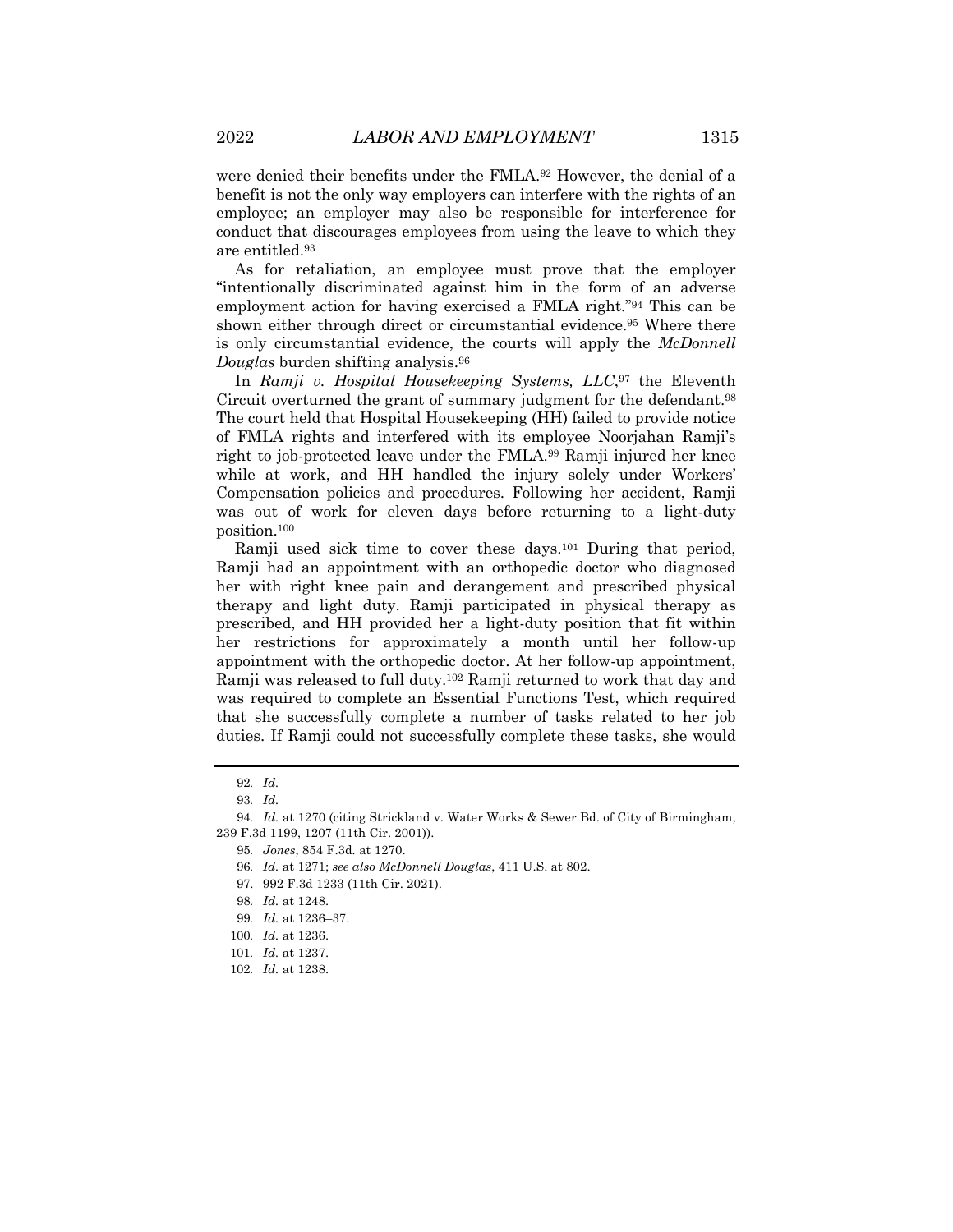be subject to termination. Ramji could not complete the task because the pain returned in her knee. Ramji asked if she could have additional leave and use her accrued sick and vacation leave to recover and continue physical therapy. This was denied, and Ramji was terminated.103

Ramji filed suit against HH, claiming it interfered with the exercise of her rights under the FMLA.104 On cross-motions for summary judgment, the United States District Court for the Northern District of Georgia granted summary judgment for HH and denied it for Ramji. The court held that because Ramji's doctor cleared her and stated that Ramji reached maximum medical improvement, Ramji was not entitled to the protections of the FMLA. Because Ramji was cleared, the court reasoned that HH could not have concluded that Ramji was entitled to any leave under the FMLA.105 On appeal, the Eleventh Circuit vacated this decision and remanded the case for further proceedings.106

First, the Eleventh Circuit held that Ramji clearly met all of the requirements to be eligible under the FMLA.107

An employee is entitled to FMLA leave if she has "a serious health condition that makes [her] unable to perform the functions of [her] position . . . ." 29 U.S.C. § 2612(a)(1)(D). A "serious health condition" means "an illness, injury, impairment, or physical or mental condition that involves . . . continuing treatment by a health care provider." *Id.* § 2611(11)(B). To qualify as "continuing treatment" under FMLA regulations, treatment (1) must involve a period of incapacity of more than three consecutive, full calendar days, and (2) must require either (a) treatment by a healthcare provider at least twice within 30 days of the first day of incapacity or (b) treatment by a healthcare provider at least once that results in a regimen of continuing treatment under the supervision of the healthcare provider. 29 C.F.R. § 825.115(a)(1)–(a)(2).108

Following her injury, Ramji was excused from work for more than three consecutive days.109 Ramji then sought treatment from an orthopedic physician who prescribed recurring physical therapy and a follow-up appointment to assess Ramji's injury. Therefore, Ramji had a

<sup>103</sup>*. Id.* at 1236–39.

<sup>104</sup>*. Id.* at 1240.

<sup>105</sup>*. Id.* at 1240–41.

<sup>106</sup>*. Id.* at 1248.

<sup>107</sup>*. Id.* at 1242.

<sup>108</sup>*. Id.* (alterations in original).

<sup>109</sup>*. Id.*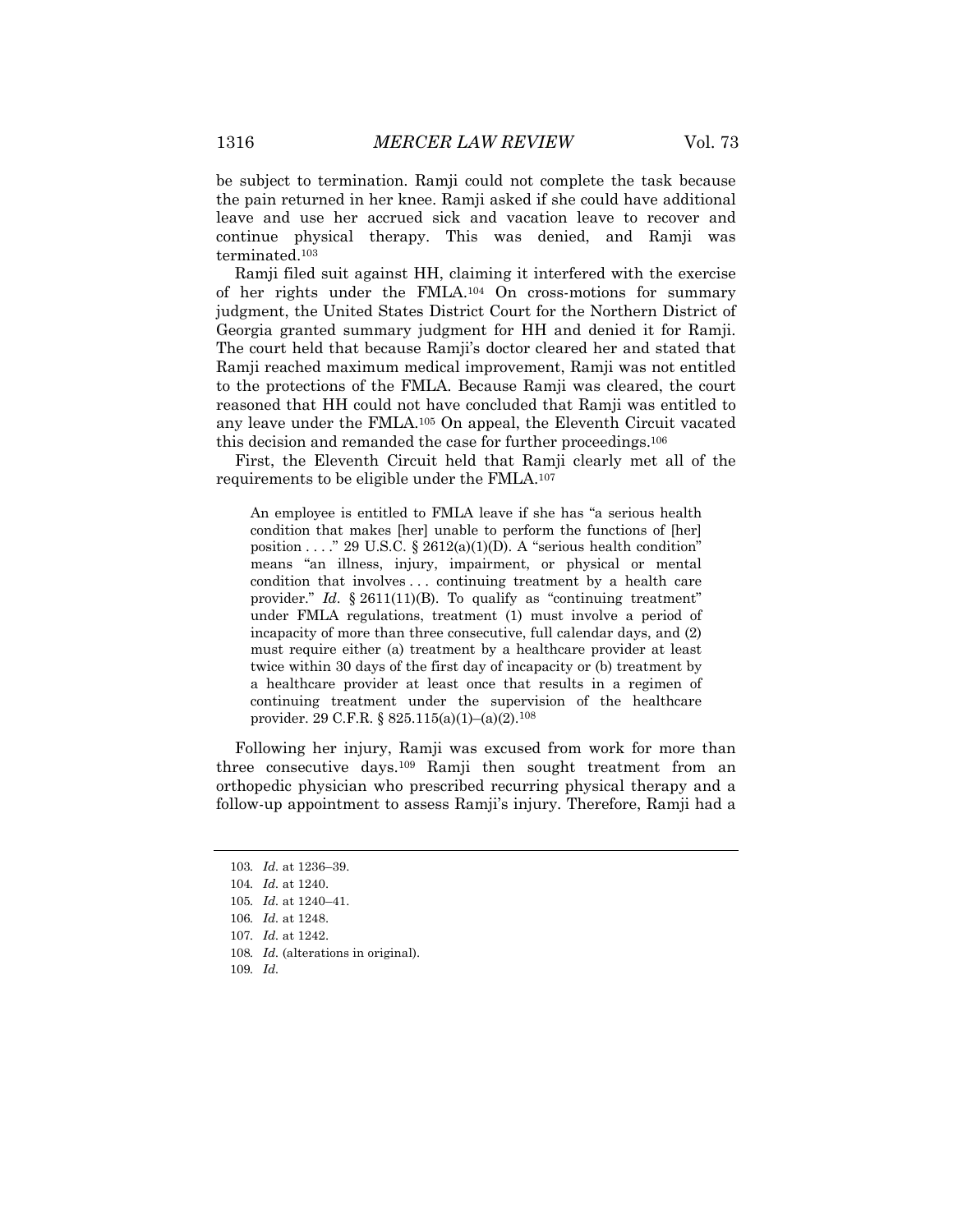serious health condition that caused Ramji to be unable to perform the essential functions of her job. Interestingly, Pamela Merriweather, HH's FMLA Administrator, attended all appointments with Ramji and was acutely aware of everything going on with her injury.110 Therefore, the court was not convinced that HH was not on notice or provided with enough information that Ramji was possibly qualified for protected leave.111

HH argued that it was not required to provide notice because the injury was handled through workers' compensation, so Ramji was paid for all of the excused time off.112 Further, HH claimed that since Ramji was allowed to return to light duty on the final day that HH could provide notice under FMLA deadlines, it no longer needed to provide her with notice because she did not qualify.<sup>113</sup> The court found no merit to these arguments.114 First, FMLA regulations specifically state that "the workers' compensation absence and FMLA leave may run concurrently."115 Second, as to the light-duty designation, "FMLA regulations unambiguously prohibit precisely this employer conduct: '[i]f FMLA entitles an employee to leave, *an employer may not, in lieu of FMLA leave entitlement*, require an employee to take a job with a reasonable accommodation.'"116 Ramji never had an option to decline the light-duty position in favor of taking FMLA leave to continue recovering.117

HH argued that even if she had been offered the protected leave, Ramji was not harmed or prejudiced because it took her eight months to completely recover since she ultimately needed total knee replacement.118 The court rejected this assertion and found that Ramji could demonstrate harm on two fronts: (1) she was not reinstated to her position, and (2) she was denied a lump sum payment for her sick leave/vacation.119 By denying Ramji the opportunity to make an informed decision about whether to take FMLA leave, she continued with the Essential Functions Test, which very well could have exacerbated her injury and because of her termination, she was unable

116*. Id.* at 1244–45 (emphasis in original) (quoting 29 C.F.R. § 825.702(d)(1)).

119*. Id.* at 1246–48.

<sup>110</sup>*. Id.* at 1242–43.

<sup>111</sup>*. Id.* at 1243.

<sup>112</sup>*. Id.* at 1244.

<sup>113</sup>*. Id.*

<sup>114</sup>*. Id.*

<sup>115</sup>*. Id.* at 1244 (quoting 29 C.F.R. § 825.702(d)(2) (2013)).

<sup>117</sup>*. Id.* at 1245.

<sup>118</sup>*. Id.* at 1241.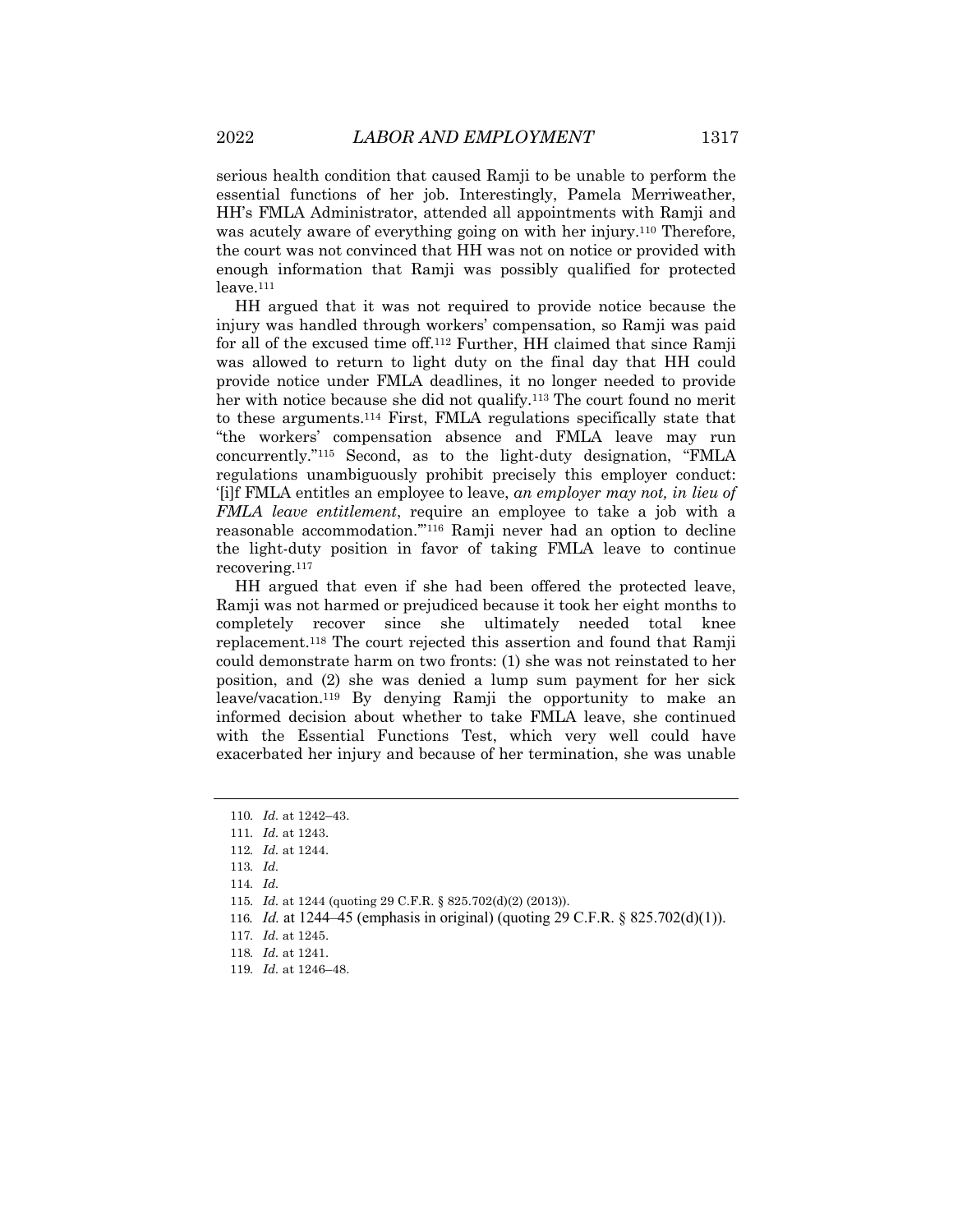to attend continuous physical therapy because costs were prohibitive.120 This caused her harm both physically and financially.121 Based on the foregoing, the court vacated the grant of summary judgment to HH and remanded the case to the district court for further proceedings.122

In *Matamoros v. Broward County Sheriff's Office*,123 the Eleventh Circuit held that Matamoros was not entitled to FMLA leave because there were no adverse actions against Matamoros in retaliation of her exercising her FMLA rights.124 The Eleventh Circuit ultimately affirmed the United States District Court for the Southern District of Florida's grant of summary judgment in favor of the employer on Matamoros's claims.125

Carolina Matamoros worked for the Broward County Sheriff's Office as a communications operator beginning in 2010.126 Her son suffered from severe asthma, and in March 2016 she took FMLA leave to care for him. At some point later in her employment, Matamoros applied for a part-time position but did not receive it. Irritated by that fact, Matamoros filed an internal grievance which was also denied. Soon thereafter, Matamoros requested additional FMLA leave, which the Sheriff's Office did not approve. Eventually, Matamoros did receive a part-time position, but she began receiving several kinds of disciplinary actions because of recurrent attendance issues. The Sheriff's Office initiated an internal affairs investigation into Matamoros frequently missing work.127

The internal investigation revealed that Matamoros's attendance issues were due to Matamoros simultaneously working another job.128 This was even though Matamoros had previously given a sworn statement to the Sheriff's Office stating that she did not have a second job. The investigation revealed that Matamoros had worked more for her other employer than for the Sheriff's Office, and on seventeen occasions, Matamoros had called in sick or taken sick leave from the Sheriff's Office while working her other job. Due to these investigative findings, the Sheriff's Office suspended Matamoros without pay for two months. Matamoros then filed a charge with the Equal Employment

<sup>120</sup>*. Id.* at 1248.

<sup>121</sup>*. Id.*

<sup>122</sup>*. Id.*

<sup>123.</sup> 2 F.4th 1329 (11th Cir. 2021).

<sup>124</sup>*. Id*. at 1331.

<sup>125</sup>*. Id.* at 1335–36.

<sup>126</sup>*. Id*. at 1331.

<sup>127</sup>*. Id.*

<sup>128</sup>*. Id.*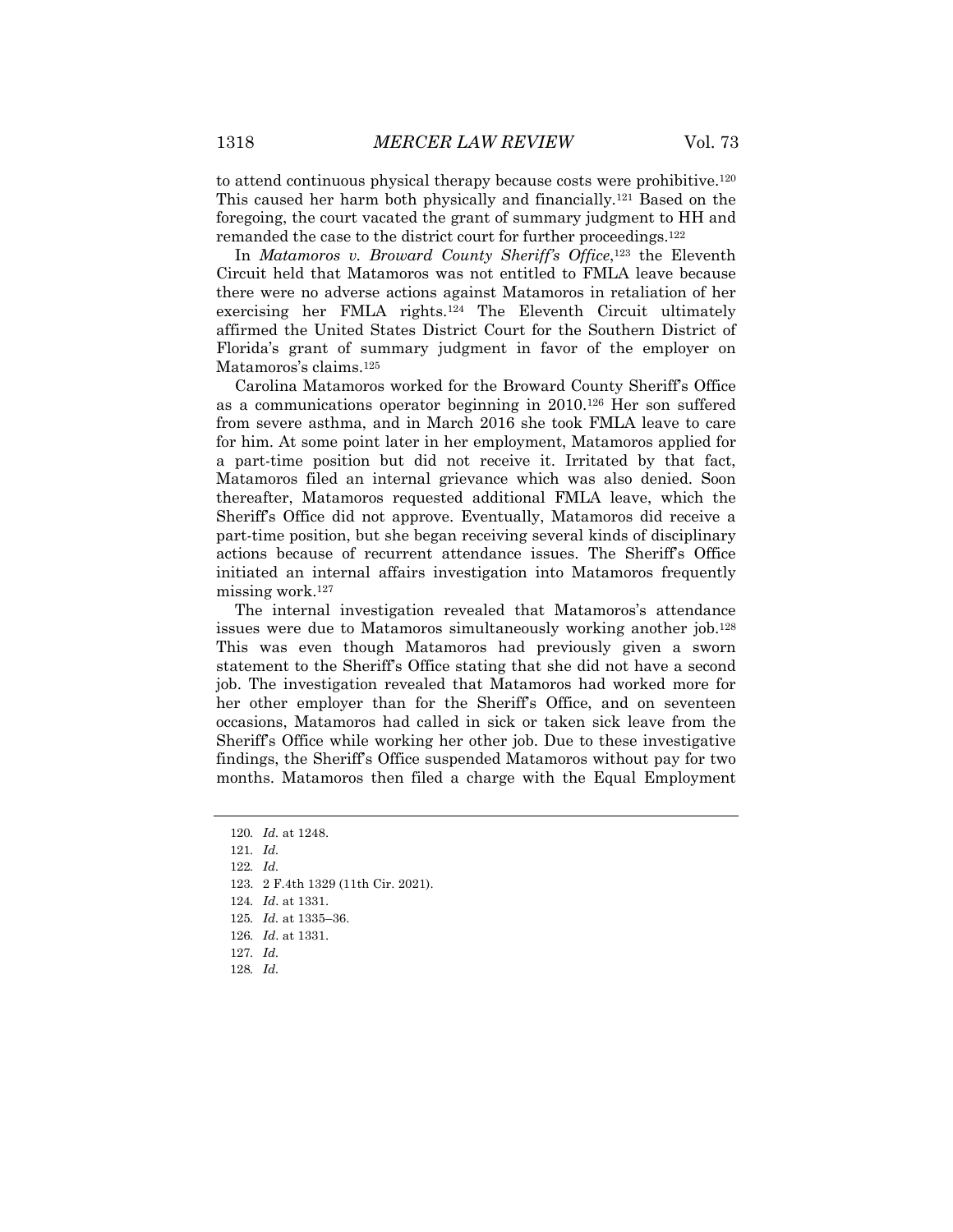Opportunity Commission (EEOC), alleging disparate treatment because of her son's disability. Shortly thereafter, Matamoros again requested additional FMLA leave in order to care for her asthmatic son. However, the Sheriff's Office denied her request for additional FMLA leave and suspended Matamoros for a third time. Eventually, the Sheriff's Office terminated Matamoros.129

In analyzing Matamoros's FMLA claims, the court noted that Matamoros's FMLA interference claim failed because she had not demonstrated that she was even entitled to receive FMLA leave.130 In order to be eligible to receive FMLA leave, Matamoros had to prove that she had worked at least 1,250 hours in the twelve months preceding her leave request; however during that time, she had worked fewer than 1,100 hours for the Sheriff's Office.131 Although the Eleventh Circuit's determination that Matamoros was not eligible for protection under the FMLA, similarly defeating her FMLA retaliation claim; the court still noted that the Sheriff's Office had set forth legitimate business reasons for its suspensions and termination of Matamoros, including providing a false statement under oath, calling in sick while simultaneously reporting for work for another employer, and poor job performance.132 Thus, the court affirmed the district court's grant of summary judgment on all of Matamoros's claims.133

#### VI. FAIR LABOR STANDARDS ACT

The Fair Labor and Standards Act (FLSA)134 requires employers to pay covered employees engaged in commerce a minimum of \$7.25 for all hours worked.135 Unless an employee falls within one of the statutory exemptions, if an employee works over forty hours in any workweek, the employer is also required to pay that employee overtime at a rate of one and one-half times the employee's regular rate.136 Employees can be "covered" by the FLSA in one of two ways: enterprise coverage or individual coverage.137 For enterprise coverage, an employee must work for an employer that has at least two employees and has an annual

<sup>129</sup>*. Id.* at 1331–32. 130*. Id.* at 1338.

<sup>131</sup>*. Id.*

<sup>132</sup>*. Id.*

<sup>133</sup>*. Id.* at 1339.

<sup>134.</sup> 29 U.S.C. §§ 201–219.

<sup>135.</sup> 29 U.S.C. § 206(a) (2016).

<sup>136.</sup> 29 U.S.C. § 207(a)(1) (2010).

<sup>137.</sup> 29 U.S.C. § 203(s) (2018).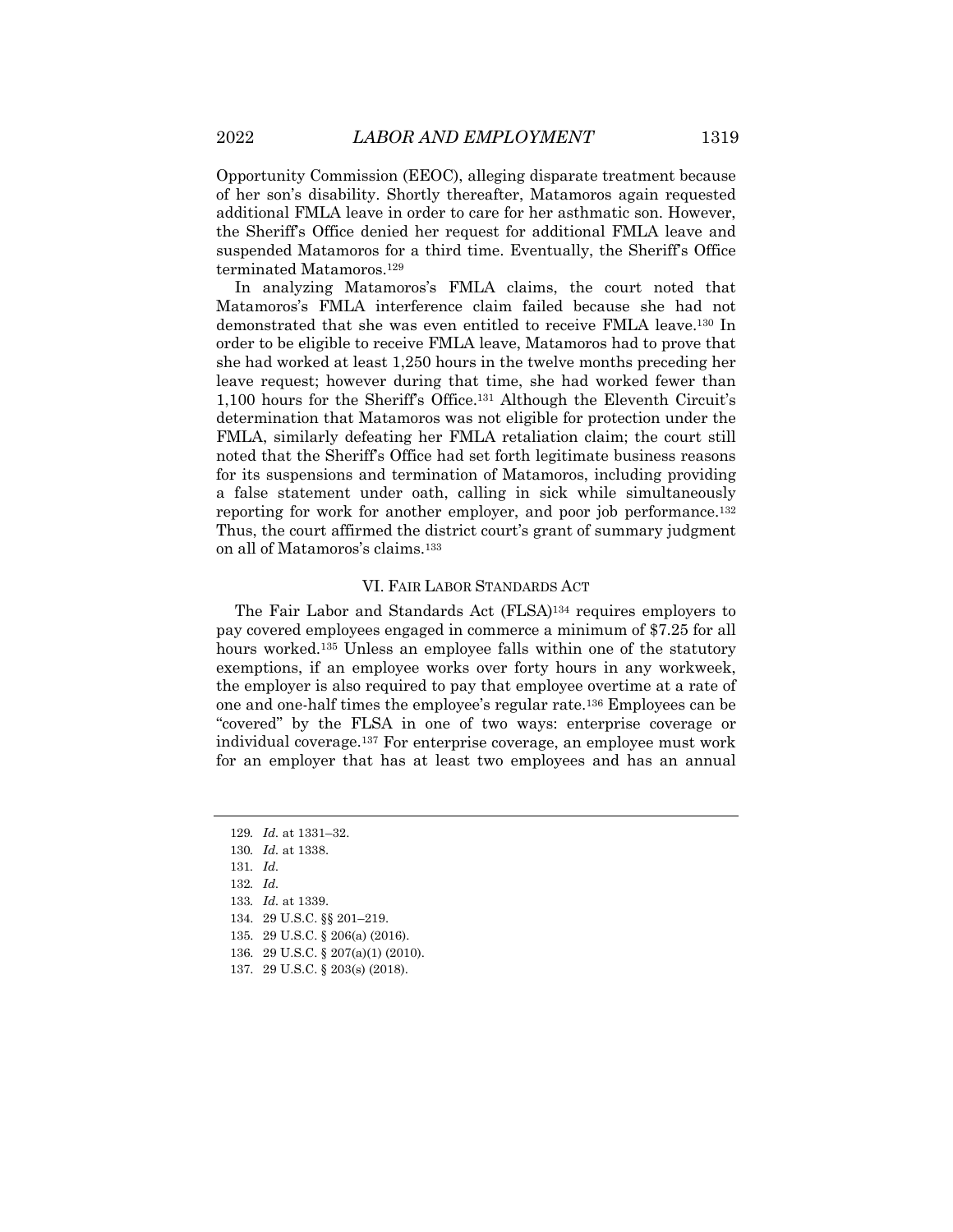dollar of sales or business done of at least \$500,000.138 An employee may be covered individually if their work regularly involves them in commerce between the states and they are "engaged in commerce or in the production of goods for commerce[.]"139

In *Rafferty v. Denny's*,140 the Eleventh Circuit held that a waitress presented questions of fact as to the non-tipped labor she was performing, and thus overturned a grant of summary judgment for the employer and sent the case to trial.<sup>141</sup> A Denny's server, Lindsey Rafferty, claimed that she was not paid all compensation owed because Denny's was paying her the sub-minimum wage rate for both her tipped work and her untipped duties that were not related to her tipped work.142 To determine the correct amount of compensation, the court conducted an in-depth analysis of the history of the 1967 Dual-Job regulation,143 at issue and the Department of Labor's (DOL) subsequent interpretations of that regulation, including a 2018 Opinion Letter.144

Generally, under the tip credit rule, employers are permitted to pay tipped employees a sub-minimum wage rate, only if the tips the employee received are at least equal to the difference in the rate and federal minimum wage of \$7.25.145 The DOL promulgated the dual-job regulation that outlines the situations where an employee is performing separate jobs and must be paid different wages, as opposed to performing untipped duties related to his or her tipped occupation.146 The DOL refined its guidance on this regulation over the years to guide employers on when they could take the tip-credit, and the court extracted the following rules from that guidance:

(1) An employer cannot take the tip credit for time an employee spent performing duties that were *unrelated* to the tipped occupation.

(2) An employer can take the tip credit for time an employee performed duties related to her tipped occupation, provided that

141*. Id.* at 1169.

- 143. 29 C.F.R. § 531.56 (2021).
- 144*. Rafferty*, 13 F.4th at 1171–72.
- 145*. Id.* at 1172.
- 146*. Id.* at 1173.

<sup>138</sup>*. Id*.

<sup>139</sup>*. Id.*

<sup>140.</sup> 13 F.4th 1166 (11th Cir. 2021).

<sup>142</sup>*. Id.*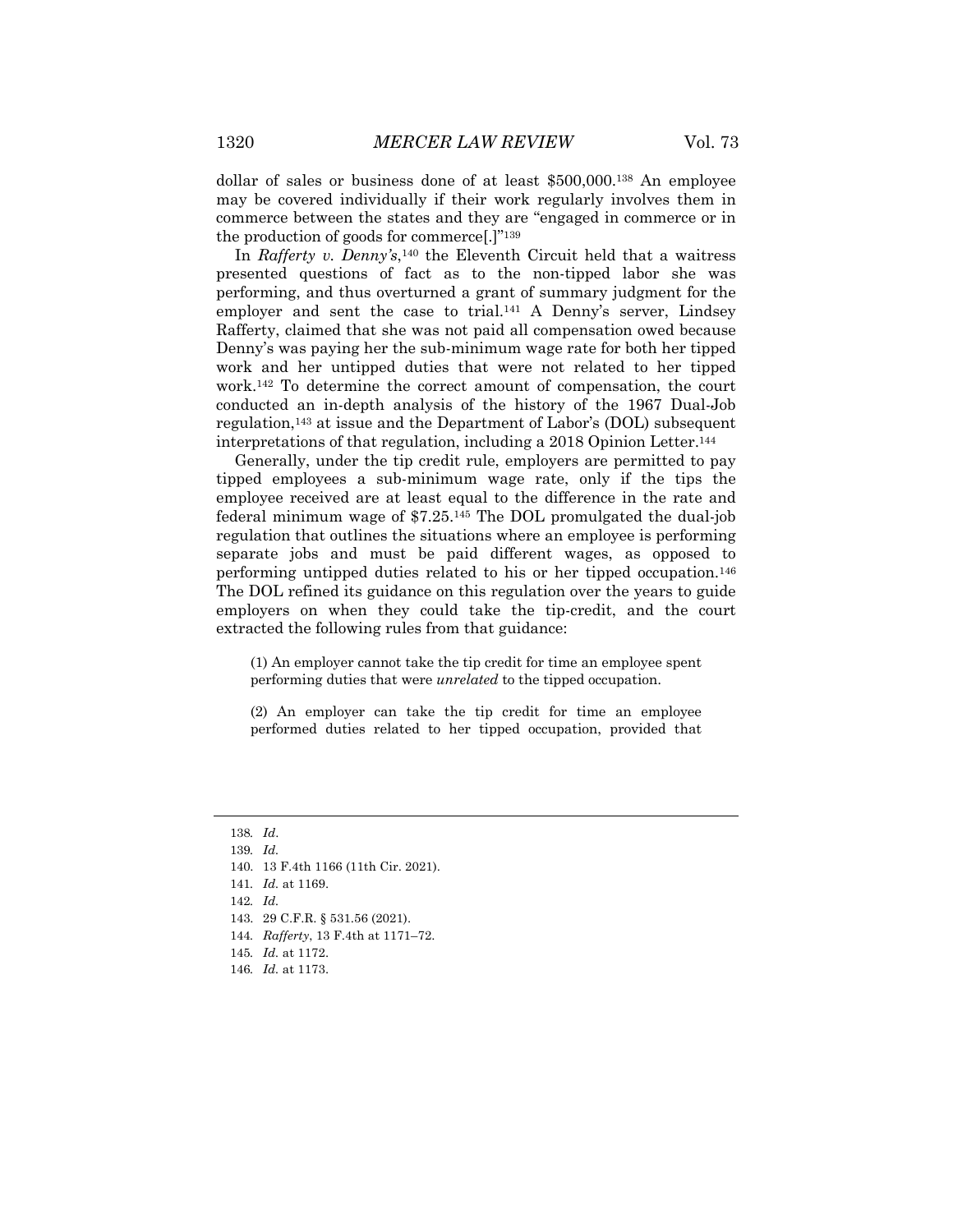those duties were not performed by that employee for more than twenty percent of her working hours.<sup>147</sup>

In 2018, the DOL issued an Opinion Letter<sup>148</sup> that abandoned the "limitation on the amount of duties related to a tip-producing occupation that a tipped employee may perform, 'so long as those duties are performed *contemporaneously* with direct customer-service duties and all other requirements of the Act are met.'"149 Further the Opinion Letter was set to create a database that employers could use to determine whether certain duties were related to their employees' tipproducing occupation.150 The DOL issued a proposed rule that captured the guidance outlined in the Opinion Letter, but the rule underwent multiple revisions before the DOL again changed course in 2021 and reverted back to the 80/20 rule.151

Here, Rafferty claimed that she spent more than 20% of her time conducting side work such as cleaning, food preparation, hosting, etc.152 In granting summary judgment to Denny's, the United States District Court for the Southern District of Florida relied on the 2018 Opinion Letter to determine that Rafferty "had not provided any evidence that she had conducted 'sidework' at any time that was not 'contemporaneous' with her tip-related activities."153 In reversing the grant of summary judgment, the Eleventh Circuit held that the 2018 Opinion Letter was owed no deference under either the *Auer*,154 or *Skidmore*<sup>155</sup> deference standards because the letter was "not a reasonable interpretation of the dual-jobs regulation[.]"156 Because no deference was to be given to this Opinion Letter, a question of fact remained as to whether Rafferty performed related duties more than 20% of the time and to what extent Rafferty participated in activity that

<sup>147</sup>*. Id.* at 1175 (emphasis in original).

<sup>148.</sup> U.S. Dep't Labor, Wage & Hour Div., Op. Ltr. FLSA-2018-27, 2018 WL 5921455 at \*1 (Nov. 18, 2018).

<sup>149</sup>*. Id.* at 1176 (emphasis in original) (quoting DOL WHD Op. Ltr. 2018 WL 5921455).

<sup>150</sup>*. Id.* at 1176.

<sup>151</sup>*. Id.* at 1177–78.

<sup>152</sup>*. Id.* at 1190.

<sup>153</sup>*. Id.* at 1171.

<sup>154.</sup> Auer v. Robbins, 519 U.S. 452 (1997).

<sup>155.</sup> Skidmore v. Swift & Co., 323 U.S. 134 (1944).

<sup>156</sup>*. Rafferty*, 13 F.4th at 1185. (emphasis omitted)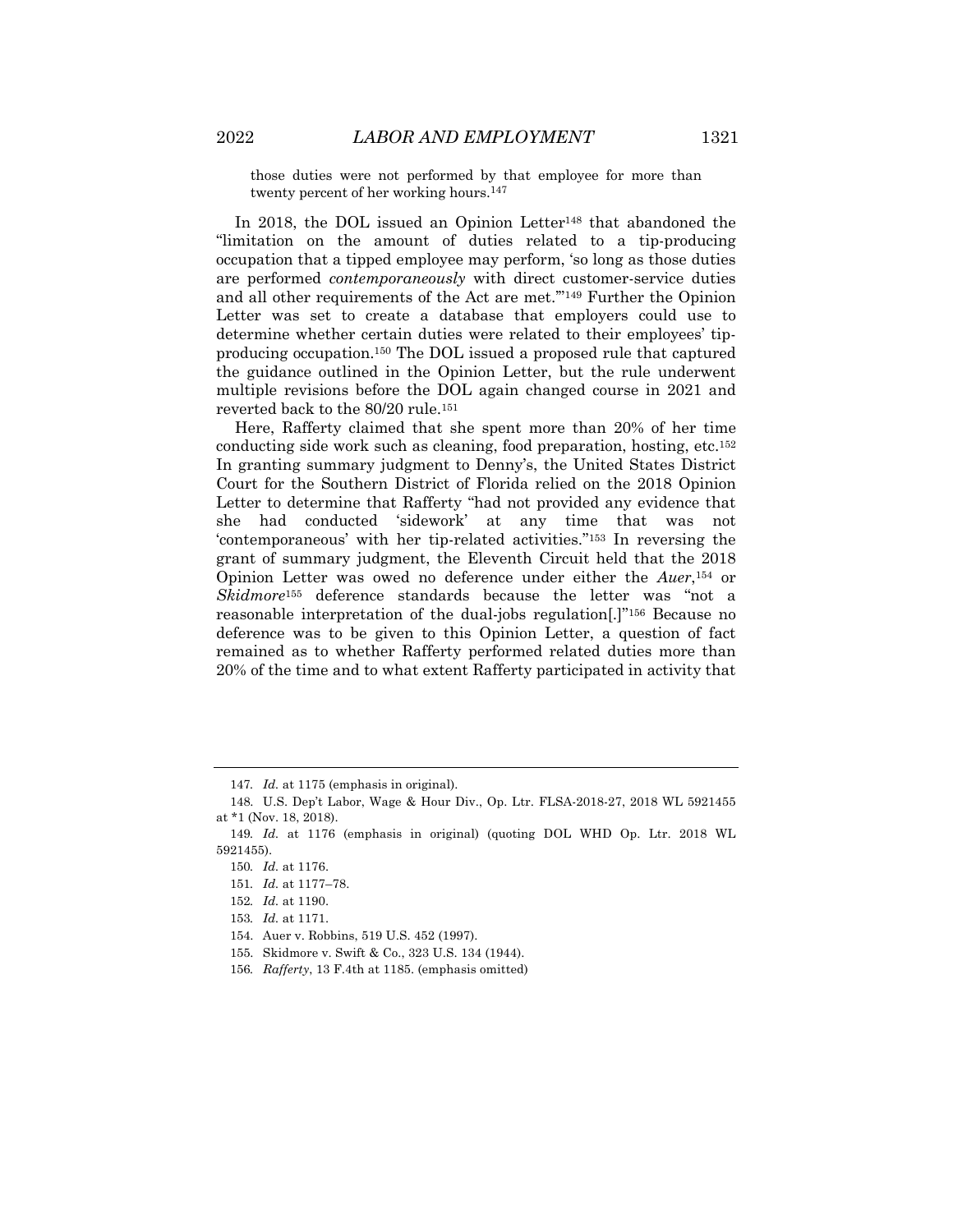was not related to her tipped work.<sup>157</sup> Therefore, the court remanded the case to determine those issues.158

In *Hernandez v. Plastipak Packaging, Inc.*,159 the Eleventh Circuit held that the fluctuating work week method is not precluded by providing the employee with additional shift premium or holiday pay.160 Hector Hernandez worked as a process and maintenance technician in Plastipak Packaging's Plant City (Plastipak), a Florida facility from 2011 until 2016. He was classified as a salaried, non-exempt employee with a fixed biweekly salary of \$1,964.99, and his hours varied from week to week. Plastipak also paid Hernandez a shift premium when he worked the night shift for a week, prorated if he worked less than a week, and holiday pay. Hernandez now claimed that the shift premium and holiday pay precluded Plastipak from using the fluctuating workweek method. Thus, he should have been paid time and a half for all overtime worked. The district court agreed and awarded Hernandez a total of \$1,870.52 in back pay for the statutory period.161 The Eleventh Circuit disagreed, overturning and remanding this decision for the district court to determine if overtime was owed consistent with its decision.162

Interestingly, Plastipak paid more to salaried, non-exempt employees under the fluctuating workweek model than is required under the law.163 Under the fluctuating workweek:

For workers with a fixed salary and variable weekly hours, the employer can use the fluctuating workweek method to determine overtime pay. Under this approach, the employer calculates the employee's regular rate by "dividing [the weekly] salary by the number of hours actually worked" that week. *Lamonica v. Safe Hurricane Shutters, Inc., 711 F.3d 1299, 1311 (11th Cir. 2013)*. When using this method, an employer need only pay for overtime hours at a rate of one-half times the employee's regular rate—not at one and one-half times. That's because the employee "has already been compensated at the straight time regular rate" for those hours "under the salary arrangement." *Id.* (citation omitted); *see also Condo v. Sysco Corp., 1 F.3d 599, 605 (7th Cir. 1993)* ("The fixed salary compensates the employee [working variable hours] for all his hours,

<sup>157</sup>*. Id.* at 1190.

<sup>158</sup>*. Id.* at 1195.

<sup>159.</sup> 15 F.4th 1321 (11th Cir. 2021).

<sup>160</sup>*. Id.* at 1322.

<sup>161</sup>*. Id.* at 1323–25.

<sup>162</sup>*. Id.* at 1332.

<sup>163</sup>*. Id.* at 1322–23.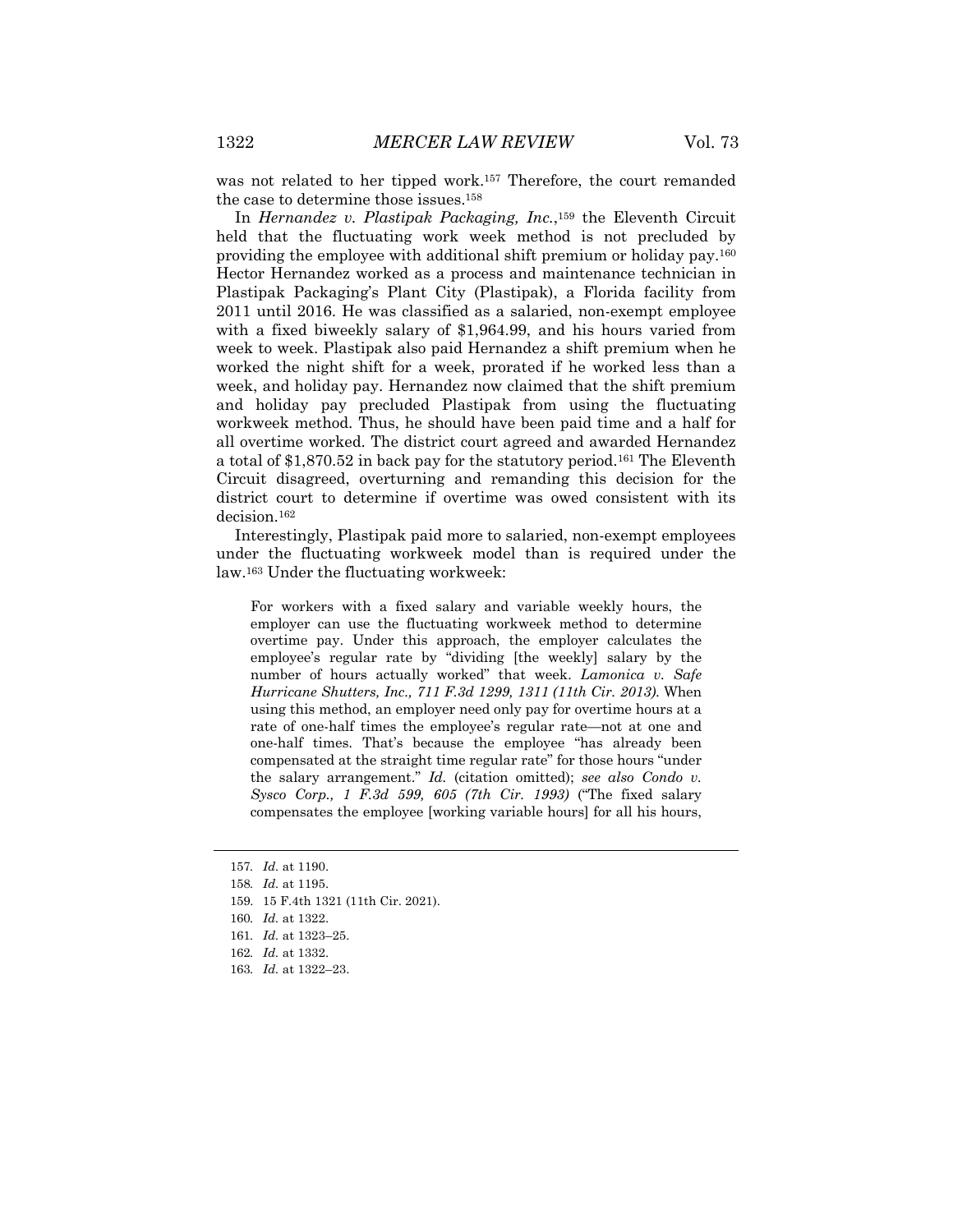the overtime ones included. He therefore receives 100% of his regular rate for each hour that he worked. As such, he is entitled only to an additional fifty percent of his regular rate for the hours that he worked in excess of forty." (emphasis omitted)).164

In contrast, the fluctuating workweek for Plastipak divided employees' weekly salary by forty hours, no matter how many hours they worked, and then multiplied the regular rate by the number of overtime hours instead of using a half-time rate.165 This would always result in more overtime pay for the employee than is required under the fluctuating workweek.166

In overturning the district court, the Eleventh Circuit disagreed with the conclusion that the shift premium and holiday pay "offended" the requirement under the fluctuating workweek that there be a "fixed weekly salary."167 In coming to its conclusion, the court differentiated between a "fixed weekly salary" and a "fixed total compensation package."168 Here, the court viewed the bonuses and holiday pay, which were previously permitted by DOL guidance and regulations, as additional compensation apart from the fixed salary that Hernandez received on a weekly basis.169 Therefore, the court held that the requirements of the fluctuating workweek were met and applied to Hernandez's situation.170 It remanded the case to ensure that all overtime requirements were met under the fluctuating workweek. 171

In *Gelber v. Akal Security, Inc.*,<sup>172</sup> the Eleventh Circuit held that an employer could not automatically deduct a one-hour meal period from its employees' compensable overtime.173 Akal Security (Akal) transports detainees who have been ordered to be removed from the United States either domestically to another detention center or internationally to another country. These transportation flights are staffed with air security officers to ensure safety. However, after the detained persons have been transported, the staff is essentially relieved from duty on the return flight—namely, free to sleep, watch TV, and play video games—

171*. Id.*

<sup>164</sup>*. Id.* at 1323. (alterations in original).

<sup>165</sup>*. Id.*

<sup>166</sup>*. Id.*

<sup>167</sup>*. Id.* at 1325.

<sup>168</sup>*. Id.* at 1326–27.

<sup>169</sup>*. Id.* at 1328.

<sup>170</sup>*. Id.* at 1322.

<sup>172.</sup> 14 F.4th 1279 (11th Cir. 2021).

<sup>173</sup>*. Gelber*, 14 F.4th at 1280–81.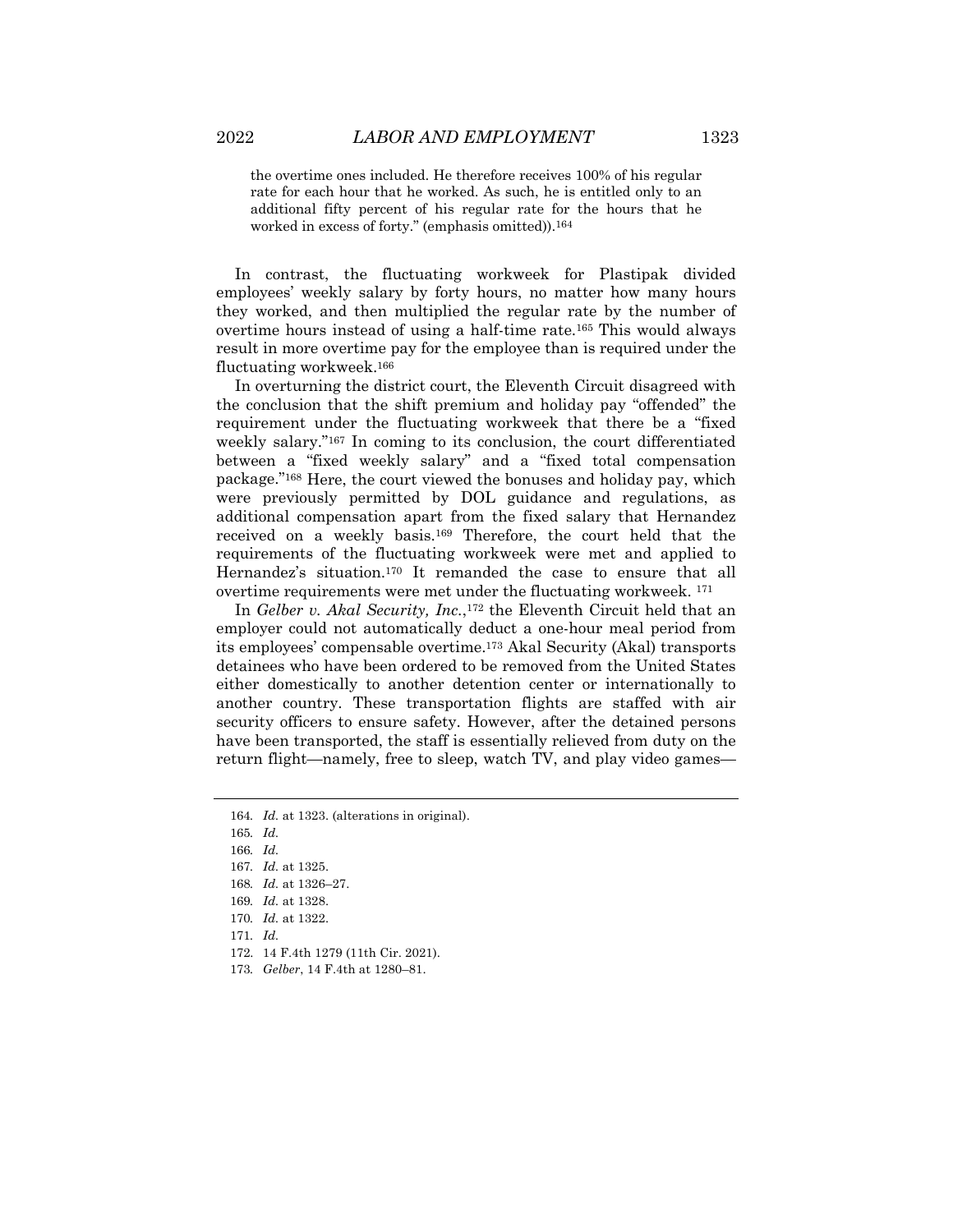until they get back to the airport where employees have some administrative tasks to perform. Akal did not dispute that it must compensate these employees for the time spent on the return flight despite being free to do whatever they want. However, Akal had a practice of automatically deducting one-hour meal periods for flights in excess of ninety minutes. During this one-hour meal period they were to cease all work activities and use the time as they wished.174 The district court determined that this automatic deduction violated the FLSA, but Akal acted in good faith and did not willfully violate the FLSA.175 The Eleventh Circuit affirmed.176

Under 29 C.F.R. § 785.19,177 whether a meal break is compensable depends on if it is a "bona fide" meal break—that is, the employee is "completely relieved from duty for the purposes of eating regular meals."178 If the employee "is required to perform any duties, whether active or inactive, while eating" then it is not a "bona fide" meal break.179 To analyze these issues it is necessary to determine who bears the burden of proof and what evidence is required to overcome the employee's claim that the time is compensable.180 The court determined as a matter of first impression that there should be a burden shifting analysis in these situations.181 Specifically, "once an employee satisfies his burden by showing that his logged work hours are generally compensable, the employer bears the burden of proving that the carvedout meal periods were bona fide."182

Here, by Akal's own admission the idle time on the return trips was compensable time.183 Through this admission, Akal acknowledged that the idle time on the return trip is "spent predominantly for Akal's benefit."184 So to overcome its burden, Akal had to point to something other than the fact that the employees were idle on the flight, and it failed to do so.185 Akal failed to carry this burden, and thus the

<sup>174</sup>*. Id.* at 1281.

<sup>175</sup>*. Id.* at 1289.

<sup>176</sup>*. Id.*

<sup>177.</sup> 29 C.F.R. § 785.19 (1961).

<sup>178</sup>*. Gelber*, 14 F.4th at 1281–82 (quoting 29 C.F.R. § 785.19(a) (1961)).

<sup>179</sup>*. Id.*

<sup>180</sup>*. Id.* at 1282.

<sup>181</sup>*. Id.* at 1282–83.

<sup>182</sup>*. Id.*

<sup>183</sup>*. Id.* at 1284.

<sup>184</sup>*. Id.*

<sup>185</sup>*. Id.* at 1284–85.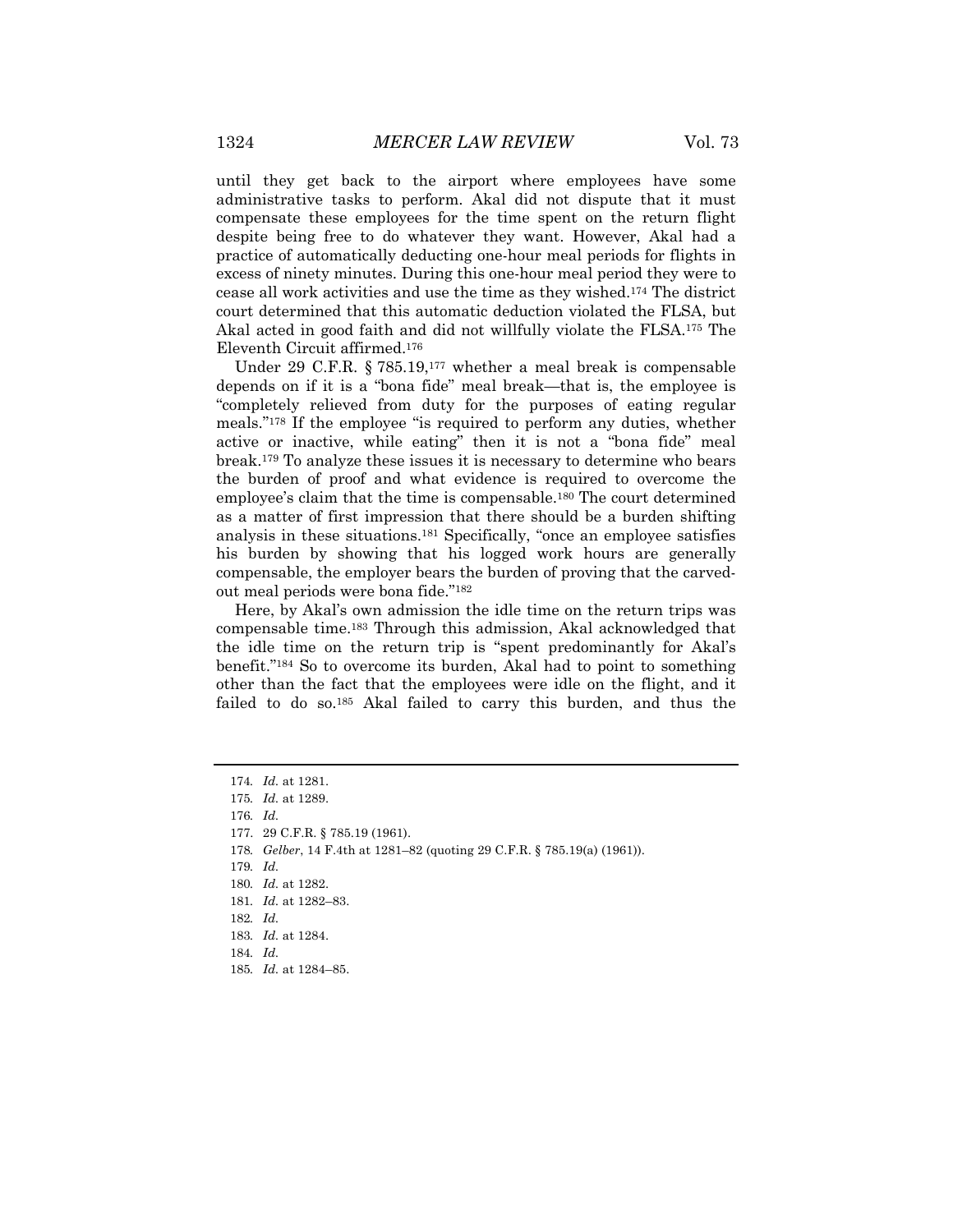employees were entitled to back pay for the meal period that was automatically deducted on the return trip.186

As for the issues of willfulness and good faith, the Eleventh Circuit determined that the district court did not err in finding good faith and no willfulness by Akal.187 A finding of good faith precludes recovery of liquidated damages by the employees, and a finding of no willfulness sets the statute of limitations at two years instead of three.188 Here, there was an adequate showing that Akal sought guidance from outside counsel on this issue, and outside counsel advised that Akal's procedures were legal under the FLSA.189 Being that the court has not addressed this issue prior to this case, it held that this interpretation was reasonable.190 Further, there was no evidence that Akal knew its conduct was prohibited by the FLSA.191 Thus, the Eleventh Circuit upheld the findings of the district court on these issues.192

The FLSA provides unique exemptions from its overtime provisions. The Eleventh Circuit in *Ramirez v. Statewide Harvesting & Hauling, LLC*,193 addressed a nuanced issue under an agricultural exemption.194 The agricultural exemption applies to "any employee employed in agriculture[.]"195 Agriculture is defined as "the cultivation and tillage of the soil, dairying, the production, cultivation, growing, and harvesting of any agricultural or horticultural commodities . . . , and the raising of livestock, bees, fur-bearing animals, or poultry."196 Agriculture can also mean "any practices . . . performed by a farmer or on a farm as an incident to or in conjunction with primary farming operations, including preparation for market and delivery to storage or to market or to carriers for transportation to market."197

Statewide Harvesting & Hauling, LLC (Statewide) facilitates the harvesting of fruit from various farms across Florida, and most of its employees are temp workers under the federal H-2A program.198 As part of the program, employers must provide these employees with

188*. Id.*

190*. Id.*

191*. Id.* at 1288–89.

192*. Id.* at 1289.

193. 997 F.3d 1356 (11th Cir. 2021).

194*. Id.* at 1357.

195*. Id.* at 1359.

196*. Id.*

197*. Id.*

198*. Id.* at 1358.

<sup>186</sup>*. Id.* at 1286.

<sup>187</sup>*. Id.* at 1288.

<sup>189</sup>*. Id.*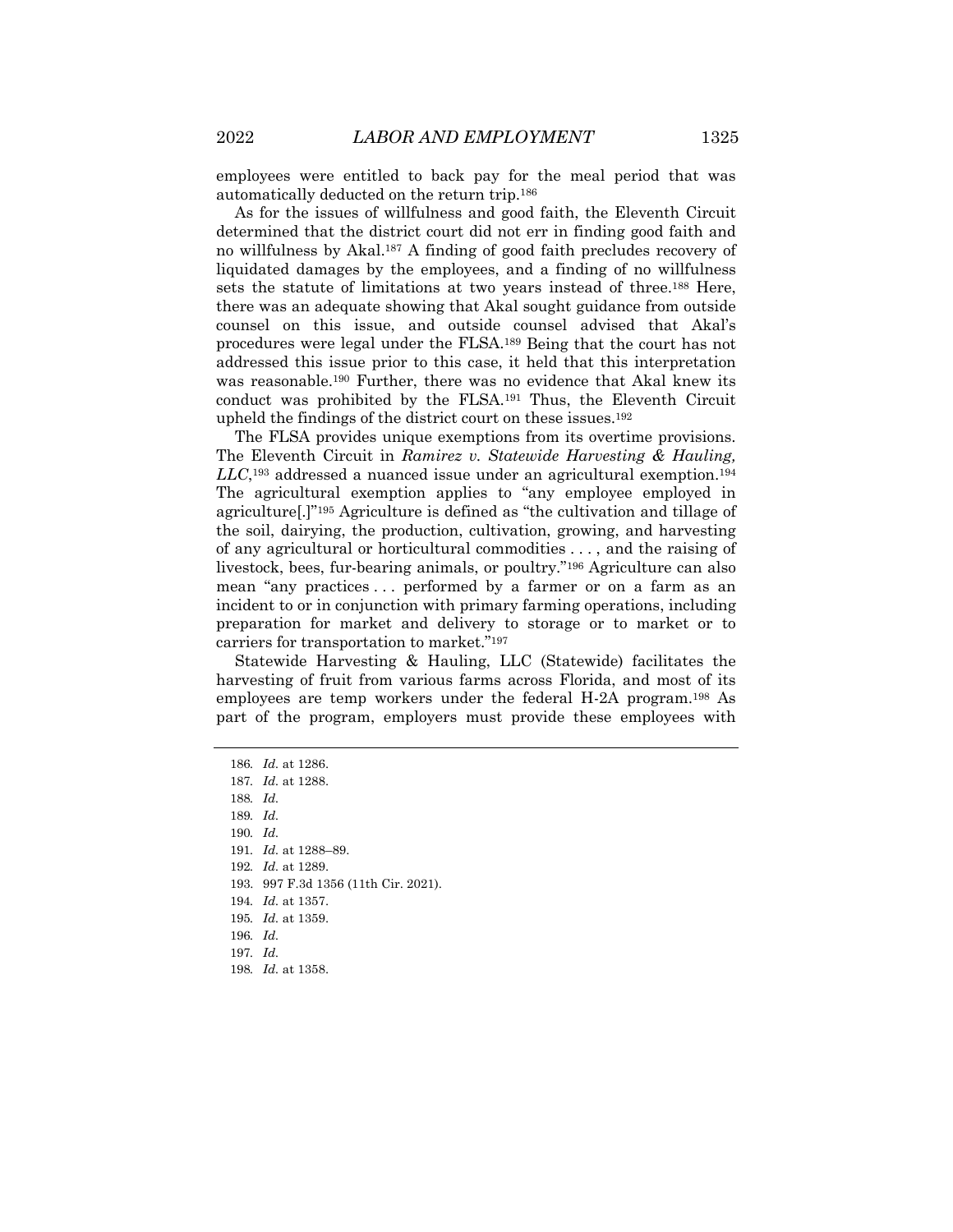basic necessities such as housing, meals or kitchen facilities, and laundry facilities. To abide by this requirement, Statewide required that its crew leaders not only supervise the workers while they were in the field, but also take them on weekly trips to the grocery store, laundromat, and bank. This amounted to about four hours per week. The crew leaders sued Statewide claiming they were entitled to overtime for the hours spent transporting the workers. The district court agreed and held that the exemption did not apply to these activities because the trips did not fall under either definition of "agriculture," and specifically were "activities performed neither by a farmer nor on a farm" as prescribed in the secondary definition.<sup>199</sup>

On appeal, the Eleventh Circuit affirmed the finding for the employees.200 The court reasoned that transportation for necessities could not fall under the secondary definition for multiple reasons.201 First, the definition required that the activities be "performed . . . on a farm," and nothing about these necessity trips was in the geographical area of the farm.202 Second, the statute requires that the activities be performed on a single farm.203 Here, the workers were assigned to work in various farms across the state at any given time, so these necessity trips could not be tied to a singular farm.<sup>204</sup> For these reasons, the court held that Statewide could not claim the agricultural exemption for the time spent by the crew leaders on these trips, and if the crew leaders worked more than forty hours in a given workweek, then they would be entitled to overtime pay for the time spent on these trips.205

#### VII. NATIONAL LABOR RELATIONS ACT

The National Labor Relations Act (NLRA)206 was enacted in 1935 to give employees the right to form and join unions while also requiring employers to engage in the collective bargaining process with the bargaining representative chosen by its employees.<sup>207</sup> The NLRA achieves this by protecting employees' "full freedom of association, selforganization, and designation of representatives of their own choosing, for the purpose of negotiating the terms and conditions of their

199*. Id.* 200*. Id.* at 1358. 201*. Id.* at 1359–60. 202*. Id.* at 1360. 203*. Id.* 204*. Id.* at 1361. 205*. Id.* at 1362–63. 206. 29 U.S.C. §§ 151–169. 207. 29 U.S.C. § 151 (1947).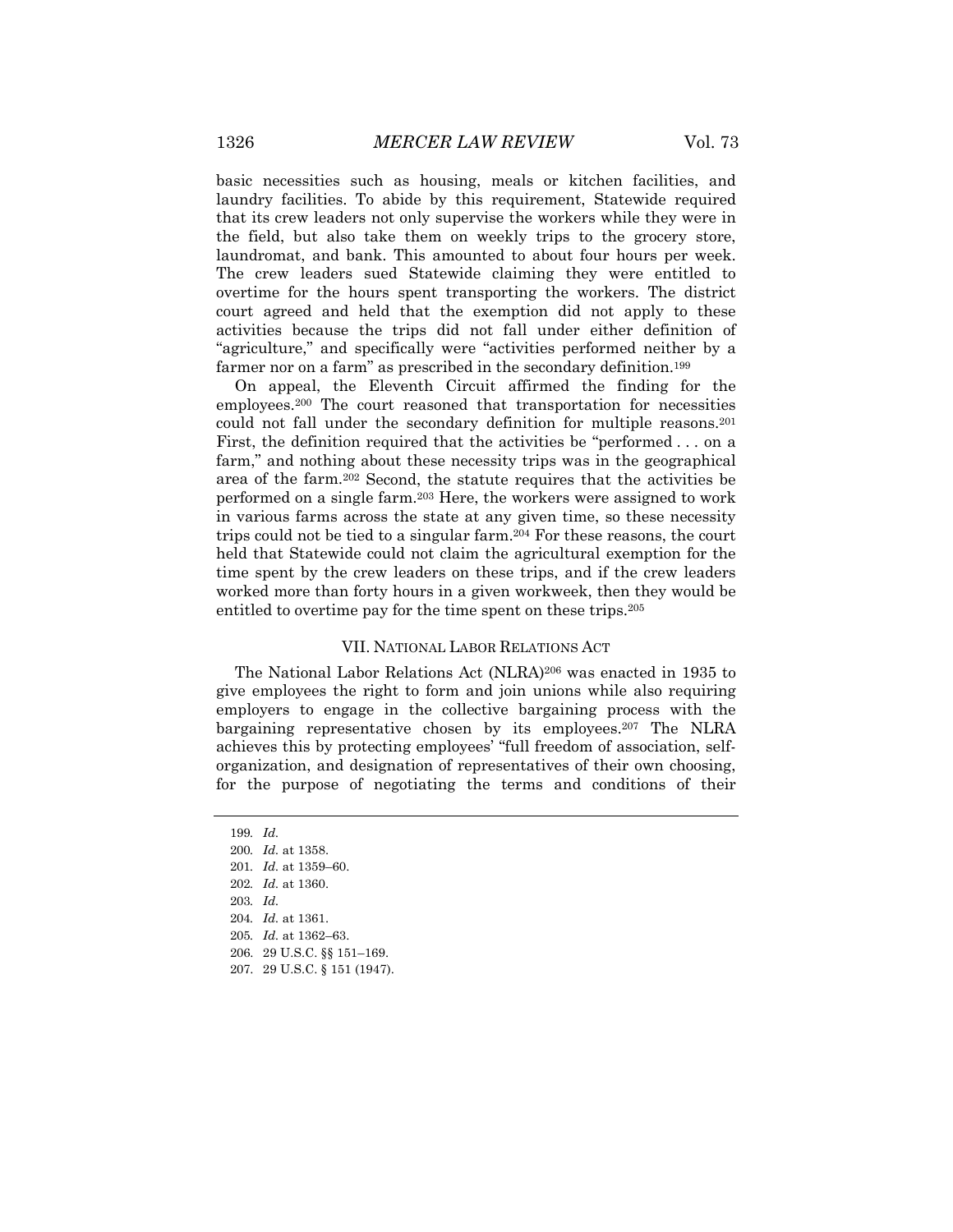employment or other mutual aid or protection."208 The NLRA is enforced by the National Labor Relations Board (NLRB).209 The NLRB is comprised of five members nominated by the President and confirmed by the Senate, with its primary responsibilities being to protect employee rights under the NLRA, to prevent unfair labor practices, and to interpret the NLRA.210 The NLRA and the NLRB protect not only unionized work forces but also non-unionized employees' rights to selforganize and to bargain collectively through representatives of their choosing, "and to engage in other concerted activities for the purpose of collective bargaining or other mutual aid or protection[.]"211

In *Ridgewood Health Care Center, Inc. v. National Labor Relations Board*,<sup>212</sup> the employer, Ridgewood, petitioned the Eleventh Circuit to review a decision of the NLRB. The NLRB decision found that Ridgewood committed several unfair labor practices.213 Ridgewood owned a nursing home and leased it to Preferred Health Holdings, LLC (Preferred). Preferred handled all of the operations, employees, and so forth, and Ridgewood's only involvement in the facility was collecting lease payments. This lease was terminated effective September 30, 2013, and Ridgewood took steps to start its own operations on October 1, 2013.214

Ridgewood sought to recruit Preferred employees, encouraged those employees to apply, and offered a three-week application period exclusively for these employees.215 A total of eighty-three Preferred employees applied and ultimately fifty-three were hired for positions at Ridgewood. When hiring was opened to the general public, Ridgewood Services added another fifty-six hires. With Preferred, the employees were represented by a union. As a result, during the hiring process, the union and Ridgewood disputed the application of the collective bargaining agreement (CBA) to the newly hired group of employees.216 When Ridgewood refused to bargain under the current CBA, the union filed a series of unfair labor charges for certain occurrences. The union filed unfair labor charges against Ridgewood for failure to bargain,

<sup>208</sup>*. Id.*

<sup>209.</sup> 29 U.S.C. § 153(a)–(c) (1982).

<sup>210.</sup> Mercedes-Benz U.S. Int'l, Inc. v. Int'l Union, UAW, 838 F.3d 1128, 1131 (11th Cir. 2016).

<sup>211.</sup> 29 U.S.C. § 157 (1947).

<sup>212.</sup> 8 F.4th 1263 (11th Cir. 2021).

<sup>213</sup>*. Id.* at 1267.

<sup>214</sup>*. Id.* at 1268.

<sup>215</sup>*. Id.* at 1269.

<sup>216</sup>*. Id.* at 1270.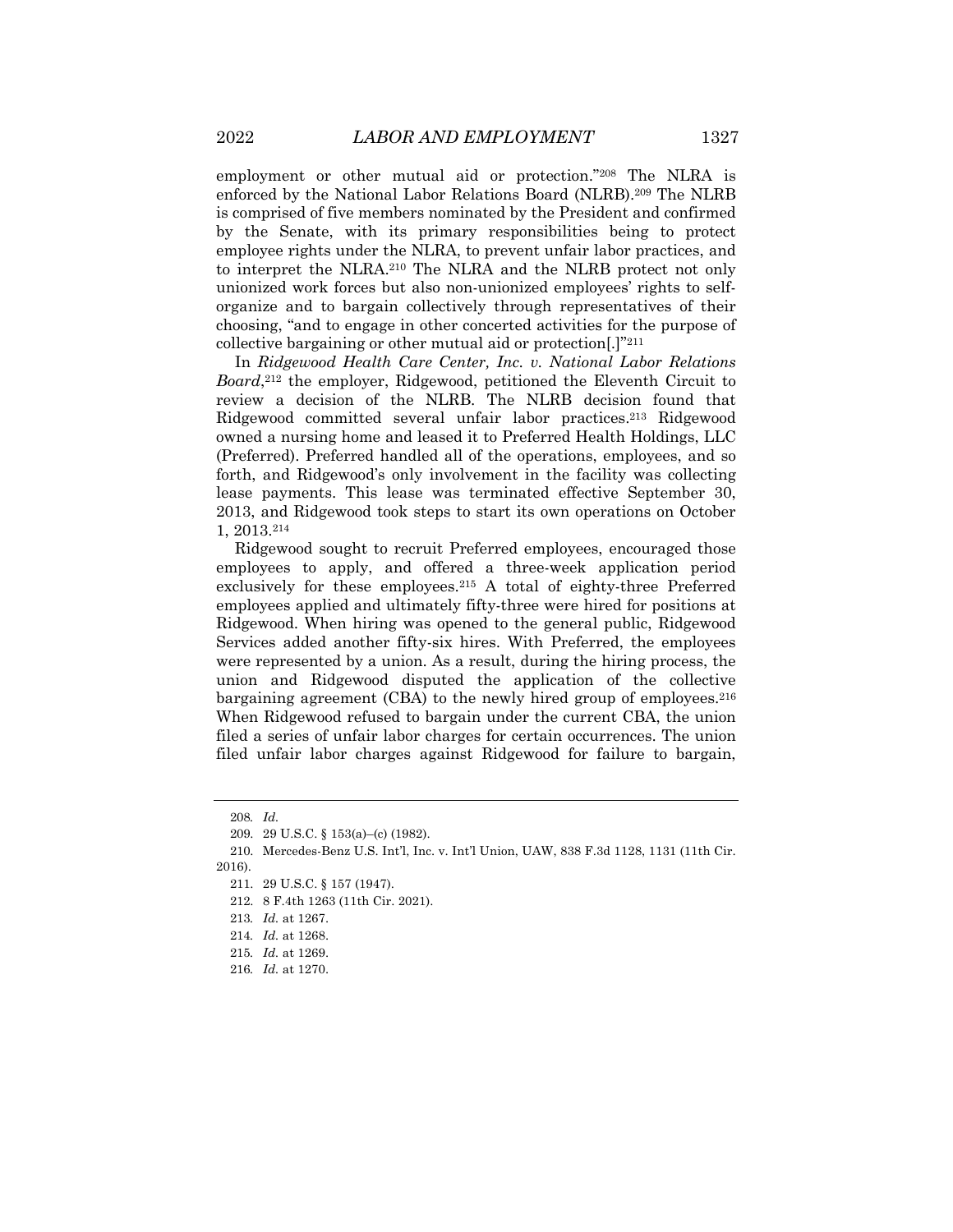scheming to "create a workforce composed of less than a majority of the predecessor's employees[,] . . . coercively 'interrogat[ing] job applicants . . . about their union membership and union activities,' [and] 'refus[ing] to hire Preferred employees . . . because of their union and protected activities[.]'"217

Following a hearing on these charges, an Administrative Law Judge (ALJ) determined that Ridgewood was a successor employer under *NLRB v. Burns International Security*,218 and was obligated to bargain with the union.<sup>219</sup> Because it was a successor employer, its actions violated sections  $58(a)(1)$ , (3), and (5) of the NLRA when it refused to bargain with the union; unilaterally changed the terms of employment; refused to provide the union with information it requested; interrogated job applicants about their union status; threatened to terminate an employee if she engaged in union activity; and engaged in a discriminatory hiring scheme to avoid bargaining obligations.220 The NLRB affirmed this decision, and Ridgewood appealed to the Eleventh Circuit, which was ultimately granted in full.<sup>221</sup> On review, the Eleventh Circuit denied enforcement against Ridgewood for all contested findings. <sup>222</sup>

The Eleventh Circuit held that Ridgewood did not participate in coercive interrogations of applicants.223 The NLRA allows employees to inquire on matters that relate to unionizing and collective bargaining without violating the statute as long as the words used or the context do not "suggest an element of coercion or interference."224 Here, the NLRB did not conduct any analysis of the legal factors outlined in *NLRB v.*  Gaylord Chem. Co.,<sup>225</sup> instead the NLRB declared as a matter of law that Ridgewood violated the NLRA by interrogating the applicants about their union membership.226 When the Eleventh Circuit reviewed the factors,227 it concluded that "the record evidence can support only

<sup>217</sup>*. Id.* at 1272.

<sup>218.</sup> 406 U.S. 272 (1972).

<sup>219</sup>*. Ridgewood*, 8 F.4th at 1273.

<sup>220</sup>*. Id.*

<sup>221</sup>*. Id.* at 1273, 1275.

<sup>222</sup>*. Id.* at 1285. Ridgewood did not contest the NLRB's determination that the threat to terminate an employee if she engaged in union activity was an unfair labor charge, so this claim was granted enforcement.

<sup>223</sup>*. Id.* at 1276.

<sup>224</sup>*. Id.* at 1275.

<sup>225.</sup> 824 F.3d 1318, 1333 (11th Cir. 2016).

<sup>226</sup>*. Ridgewood*, 8 F.4th at 1276.

<sup>227.</sup> These factors are: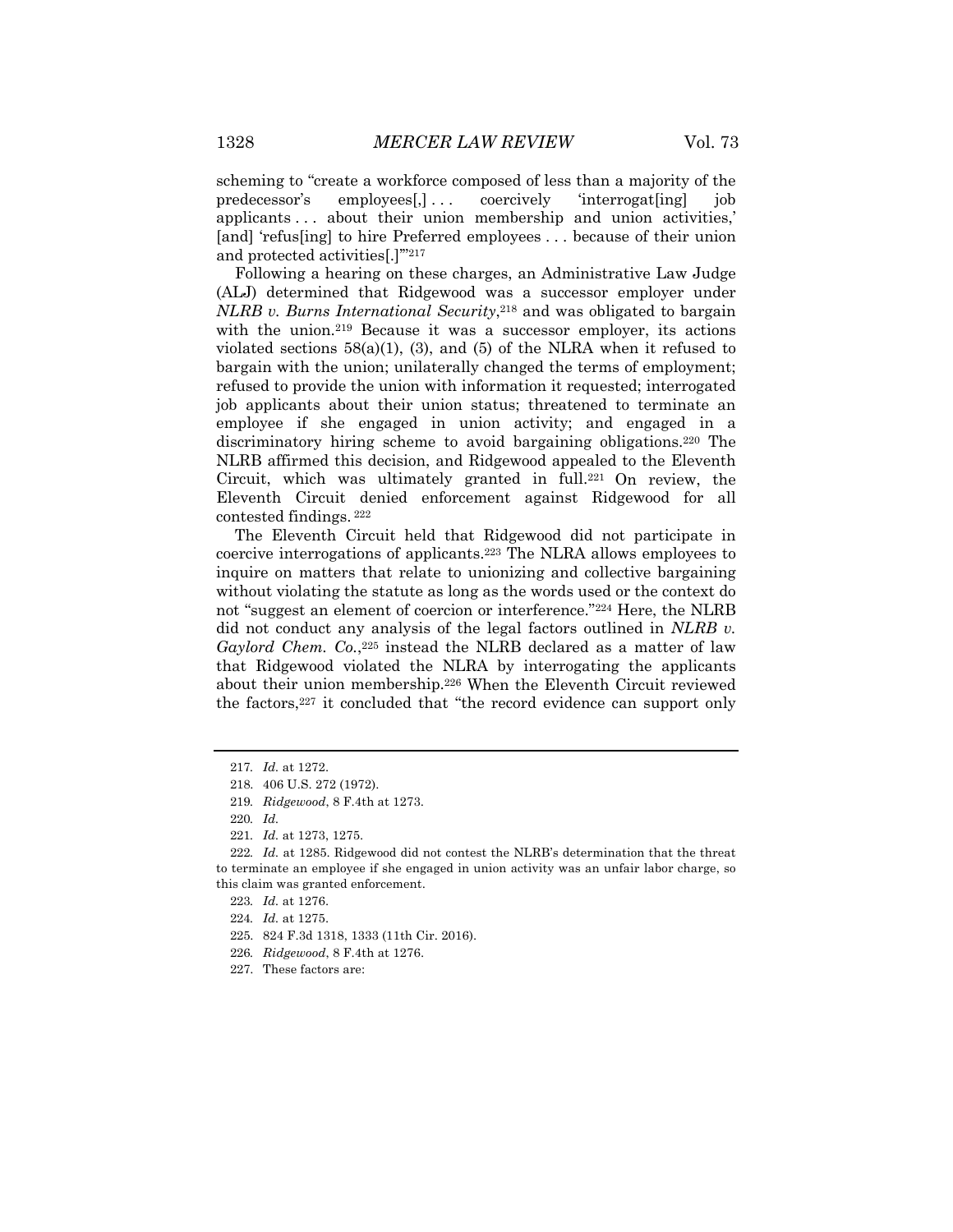one conclusion: Ridgewood did not coercively interrogate Preferred job applicants."228 The court reasoned that the applicants told the truth in the interview, which cuts against the element of coercion or interference; no one who was asked questions about the union suffered adverse consequences—they were all offered positions; "[T]here was no systematic effort to inquire about Union status" and lastly, no applicant testified that they felt coerced.229

It is well established that "a new owner cannot refuse to hire the employees of her predecessor solely because they were union members or to avoid having to recognize the union."230 The court utilized the burden shifting analysis outlined in *Wright Line*<sup>231</sup> to determine whether Ridgewood violated the NLRA in their hiring process.<sup>232</sup>

To begin, the claimant must show "by a preponderance of the evidence that a protected activity was a motivating factor in the employer's adverse decision."233 The burden then shifts to the employer to show by a preponderance of the evidence that it would not have hired the employee because of some legitimate reason regardless of their protected activity.234 If the employer can show this affirmative defense, then the burden shifts back to the claimant to show that the proffered reason or explanation is pretextual.235 The court held that the refusal to hire four employees because they were previously marked ineligible for rehire was a legitimate reason, and there was no showing of pretext.236

Despite the findings of the NLRB, the court held that Ridgewood did not engage in a discriminatory scheme to deny union members employment.<sup>237</sup> The NLRB based its determination on three things: (1)

229*. Id.*

- 230*. Id.* at 1279.
- 231. 251 N.L.R.B. 1083, 1088–89 (1980).
- 232*. Ridgewood*, 8 F.4th at 1279.
- 233*. Id.*
- 234*. Id.*
- 235*. Id.*
- 236*. Id.* at 1284.
- 237*. Id.*

<sup>(1)</sup> the history of the employer's attitude toward its employees; (2) the type of information sought; (3) the rank of the official of the employer in the employer's hierarchy; (4) the place and manner of the conversation; (5) the truthfulness of the employee's reply; (6) whether the employer has a valid purpose in obtaining information concerning the union; (7) whether this valid purpose, if existent, is communicated to the employees; and (8) whether the employer assures the employees that no reprisals will be taken if they support the union.

*Id.* at 1275–76.

<sup>228</sup>*. Id.* at 1277.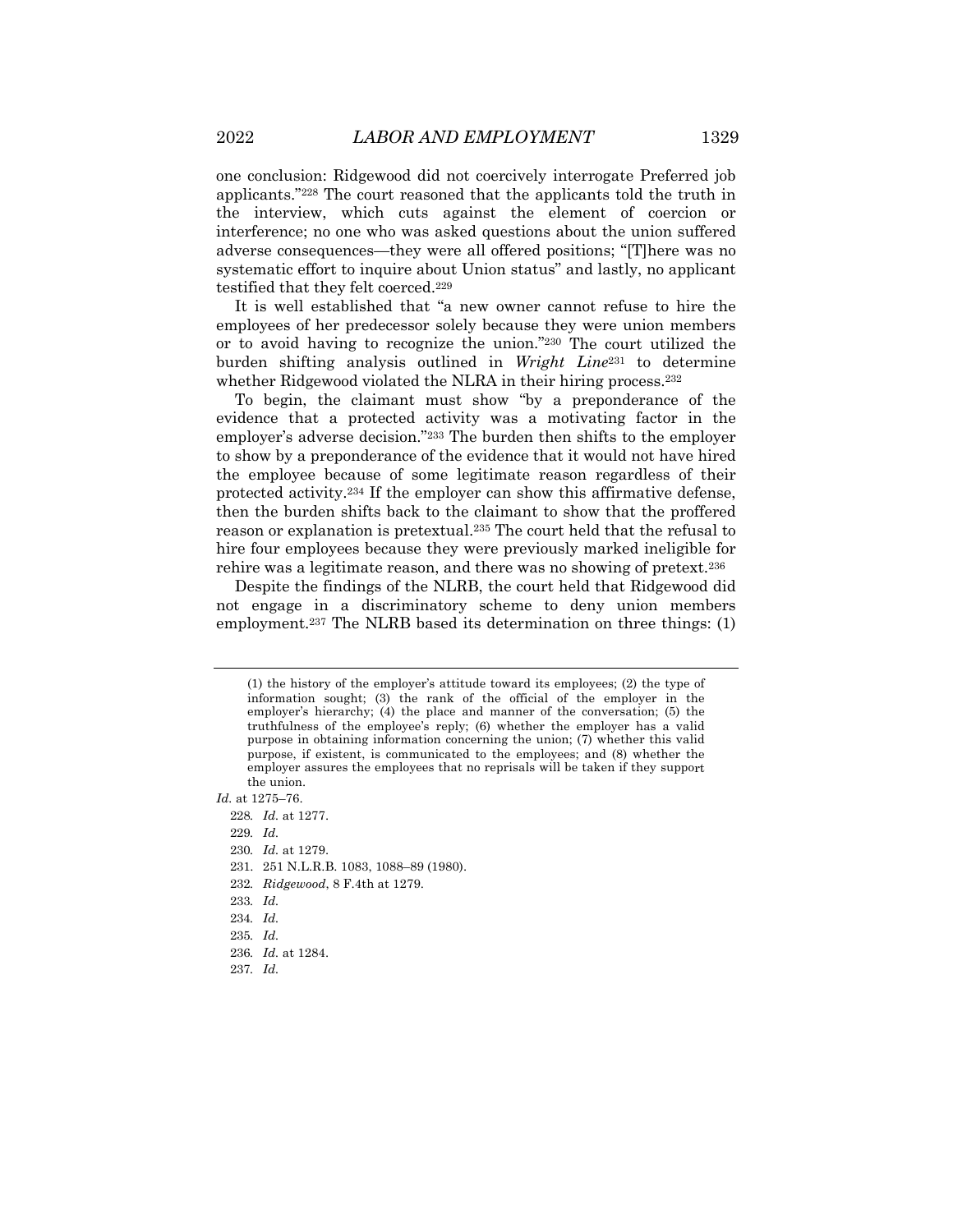coercive interrogation of applicants; (2) the owner threatening to close the Ridgewood facility if employees unionized; and (3) a supervisor threating to terminate an employee if she was involved in union organizing.238 As outlined above, the court was not persuaded by the coercive interrogation reasoning.239 As for the owner's statement—that it was possible that the facility would shut down if a union came in the court stated that there is "nothing unlawful about a company's opposition to a union[,]" especially when the statement is not actually threatening.240 Specifically, the court stated that "'general references to 'possibilities' are inadequate to establish that the employer threatened' employees."241 Lastly, it rejected the assertion that a statement from a supervisor, who was not involved in the hiring process, four months after hiring was complete was enough to infer animus or bias on the hiring process.<sup>242</sup> It held that there was no basis for imputing a bias of a lower-level supervisor on individuals involved in the hiring process.243 In rejecting the reasoning asserted by the NLRB below, the Eleventh Circuit held that there was not in fact substantial evidence to find a discriminatory hiring scheme.<sup>244</sup>

The last issue resolved by the Eleventh Circuit on appeal was whether Ridgewood was a successor under the *Burns* analysis and was thereby obligated to engage in bargaining with the union.245 "Under *Burns*, a successor employer is obligated to bargain with the predecessor union when (1) there is a 'substantial continuity' of business operations 'between the enterprises,' and (2) a majority of the successor's substantial complement of employees was employed by the predecessor."246 The court overruled the idea that Ridgewood was a successor.<sup>247</sup> The parties only disputed whether a majority of employees was employed by the predecessor.<sup>248</sup> On October 1, 2013, 101 employees showed up for work when Ridgewood took over the operations.249 Of

<sup>238</sup>*. Id.* at 1279–80.

<sup>239</sup>*. Id.* at 1280.

<sup>240</sup>*. Id.*

<sup>241</sup>*. Id.* at 1281 (quoting Decision and Order, Miller Industries Towing Equipment, Inc., 342 N.L.R.B. 1074, 1075 (2004)).

<sup>242</sup>*. Id.* at 1284.

<sup>243</sup>*. Id.*

<sup>244</sup>*. Id.*

<sup>245</sup>*. Id.*

<sup>246</sup>*. Id.*

<sup>247</sup>*. Id.*

<sup>248</sup>*. Id.*

<sup>249</sup>*. Id.*